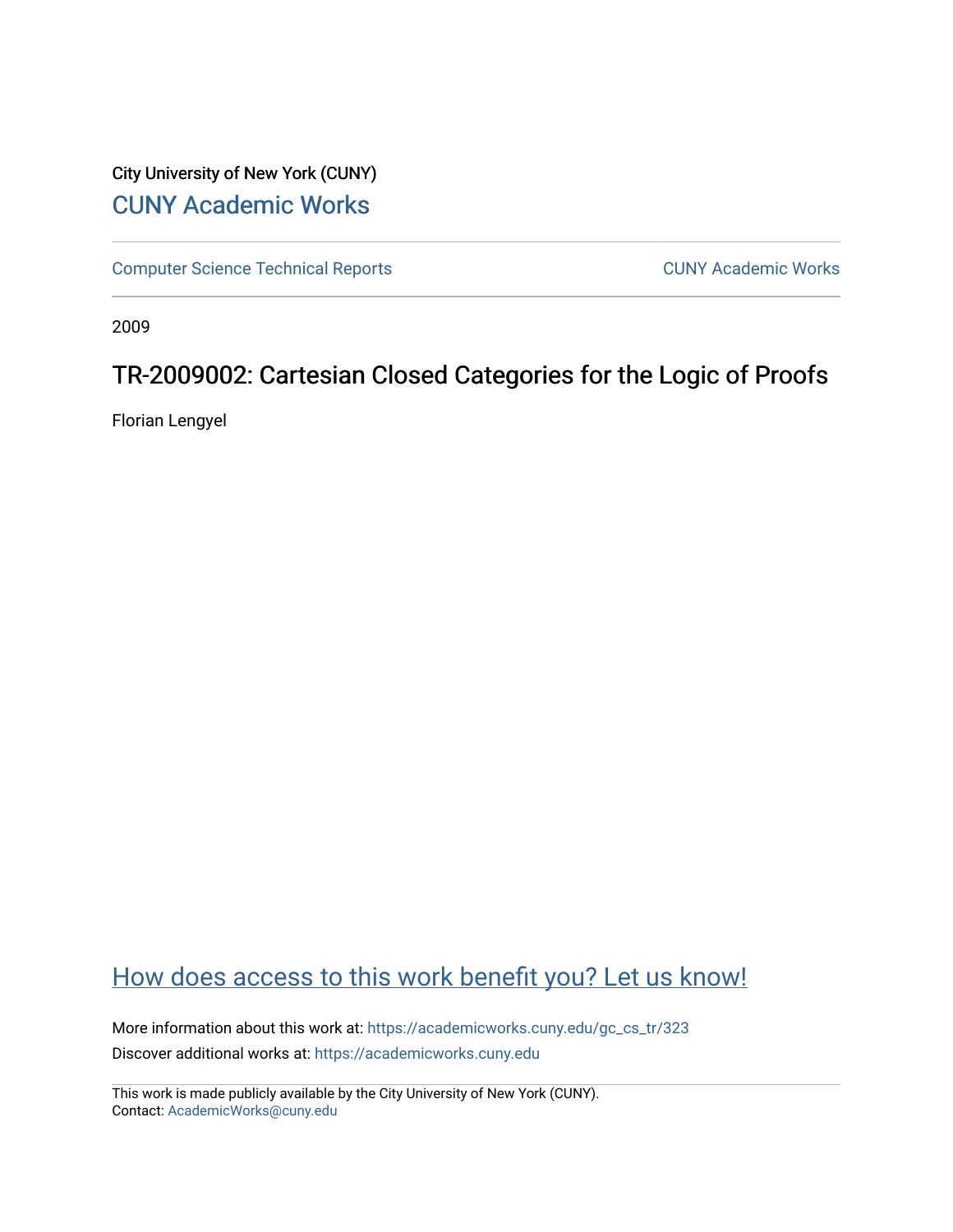# Cartesian Closed Categories for the Logic of Proofs

Florian Lengyel, CUNY Graduate Center

April 25, 2009

#### Abstract

A generalization of the Curry-Howard-Lambek isomorphism for cartesian closed categories and typed lambda calculi is given for the LP categories with weak natural numbers object, which correspond to the positive conjunction fragment of the intuitionistic Logic of Proofs LP of Artemov, and LP-typed lambda calculi with natural numbers type.

# 1 Introduction

The Logic of Proofs LP of Artemov is a Hilbert-style logical system extending classical and intuitionistic propositional logic, with additional propositions of the form  $(t : A)$ , read as "term t is justification for  $A$ " [Art01a, Art01b]. **LP** and the related broader class of justification logics are, in a precise sense, refinements of epistemic and modal logics such as  $K$ ,  $K4$ ,  $K45$ ,  $KD45$ ,  $T$ ,  $S4$  and S5 [Art08]. Semantics for these systems include the Kripke–Fitting models, the Mkrtychev models, and arithmetical provability semantics [Fit05, Mkr97, Art01a]. In addition to its applications in epistemic logic, modal logic and proof theory, LP has been proposed as a logic for certified mobile computation [BF09].

Developing a categorical semantics for the system LP remains an open problem; here we provide a categorical semantics for the positive intuitionistic conjunction fragment of LP by generalizing the Curry-Howard-Lambek isomorphism [LS86]. In place of cartesian closed categories and typed lambda calculi, we extend the Curry-Howard-Lambek isomorphism to the category of LP categories and corresponding categories of lambda calculi, called LP-typed lambda calculi. An LP category is a cartesian closed category with additional object terms of the form  $(t : A)$  for terms t belonging to a proof term algebra acting on the object terms of the category, and with additional arrow terms corresponding to the evidence axioms of LP. An LP category (LP-typed lambda calculus) may include a weak natural numbers object (natural numbers type).

In [Art01b], Artemov constructed the natural deduction system  $\mathcal{ILPN}$ for intuitionistic LP, and a corresponding typed lambda calculus  $\mathcal{ILPN}\lambda$ ; the Curry-Howard isomorphism was generalized to these systems for types of the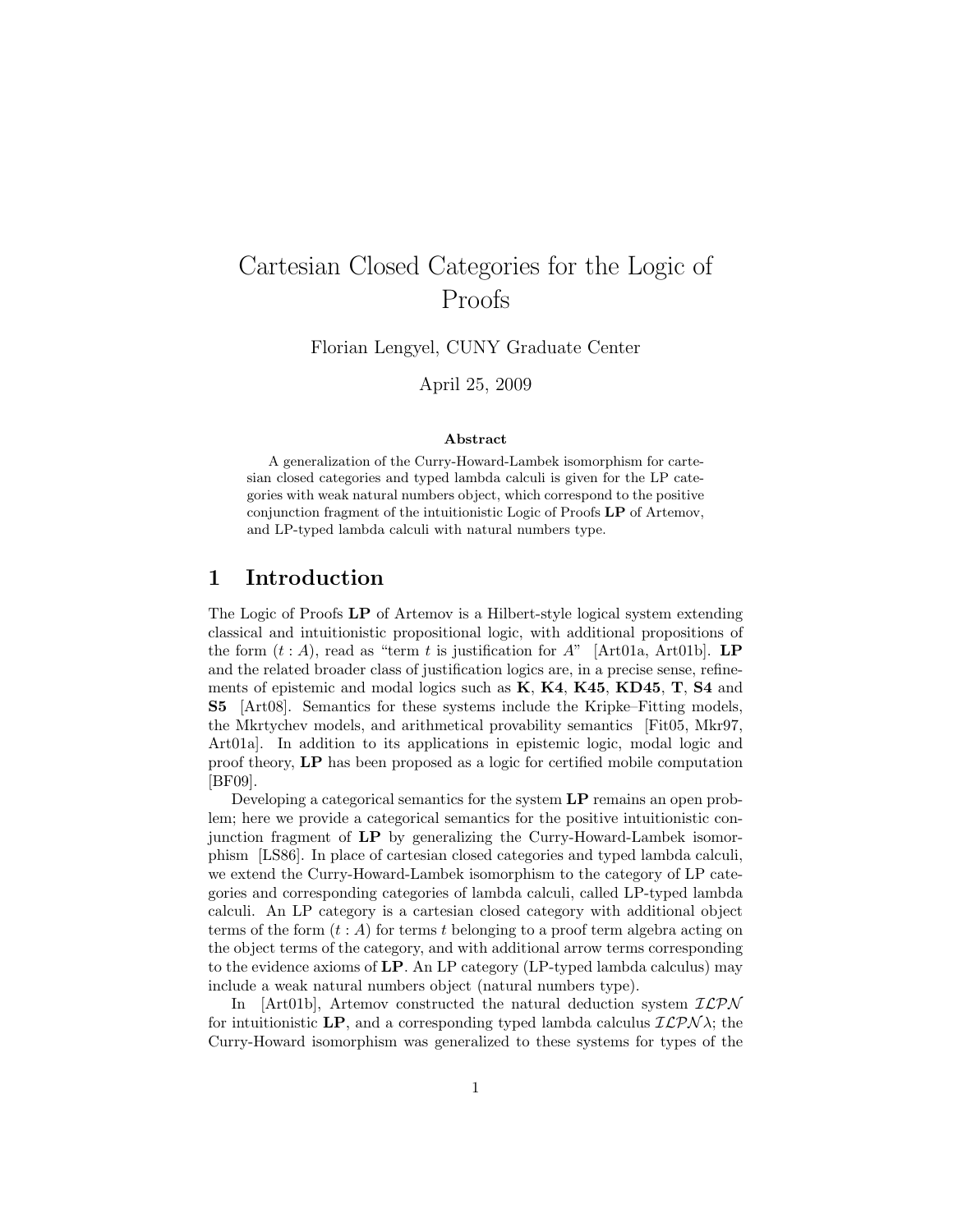form  $(t : A)$  (the reflective fragment of  $\mathbf{LP}$ ). Other related lambda calculi were developed by analogy with  $LP$ , which can internalize its own proofs. The reflective lambda calculus  $\lambda^{\infty}$  of Alt and Artemov is an extension of typed  $\lambda$ -calculus that can internalize its own derivations [AA01]. In [AB07], Artemov and Bonelli presented a natural deduction formulation of the Logic of Proofs, together with an associated calculus  $\lambda^I$ , the intensional lambda calculus, which can internalize its own computations.

Our approach to the Curry-Howard-Lambek isomorphism will borrow extensively from the presentation of Lambek and Scott [LS86]. We have not checked the relation between  $\lambda^{\infty}$ ,  $\lambda^{I}$  and the LP-typed lambda calculus defined here.

### 1.1 Definitions

A directed graph  $\mathcal{G} = \langle \mathcal{O}, \mathcal{A}, s, t \rangle$  is a structure with a set  $\mathcal O$  of elements called objects, a set A of elements called arrows, and a pair of maps  $s, t : A \to \mathcal{O}$ , which associate to each arrow  $f \in \mathcal{A}$  its source  $s(f) \in \mathcal{O}$  and its target  $t(f) \in \mathcal{O}$ , respectively. We will write  $f | A \vdash B$  to assert that  $f \in A$ ,  $s(f) = A \in \mathcal{O}$  and  $t(f) = B \in \mathcal{O}$ . The vertical bar '|' is used instead of the colon ':' since the colon appears in the notation  $(t : A)$  for the new type from the Logic of Proofs.

A deductive system is a directed graph  $G = \langle O, A, s, t \rangle$  with a specified identity arrow  $1_A | A \vdash A$  for each object  $A \in \mathcal{O}$ , together with an operation of composition

$$
\frac{f \mid A \vdash B \qquad g \mid B \vdash C}{(g \circ f) \mid A \vdash C}
$$

such that  $A$  is closed under composition (of composable arrows).

#### 1.2 LP deductive systems

An LP deductive system is a positive, conjunction deduction system with additional structure; such a system corresponds to the positive conjunction, implication fragment of intuitionistic LP [Art01b]. We describe the language of an LP-deductive system and use this to define its proof terms, object terms and arrow terms. It will be helpful to define in tandem related algebraic structures that arise in categorical constructions occurring in the proof of the Curry–Howard– Lambek correspondence.

Symbols occurring in proof terms

- proof constants  $c, c_1, c_2, \ldots$
- proof variables  $u, v, w, x, y, z, x_1, x_2, \ldots$
- unary operation ! and binary operations  $\cdot$ ,  $\&$ ,  $\overline{\lambda}$ .

Symbols occurring in object terms (propositions)

• propositional variables  $A, B, C, \ldots, X, Y, Z, A_1, A_2, \ldots$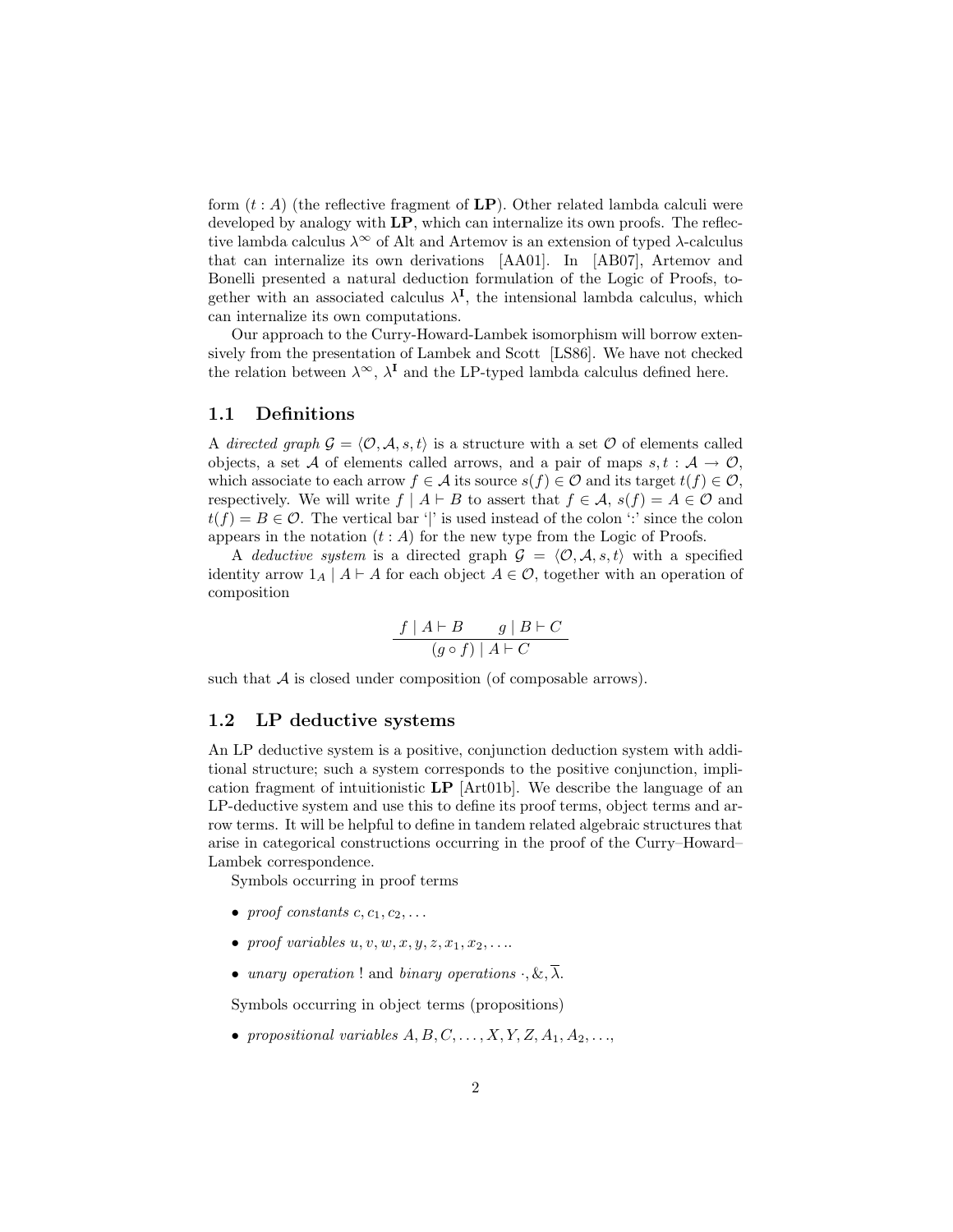- propositional constant  $\top$  and binary operations  $\land$  and  $\rightarrow$
- *punctuation* :

Symbols occurring in arrow terms (proofs)

- arrows (names of proofs)  $f, g, h, \ldots, f_{A_1, \ldots, A_m}^{t_1, \ldots, t_n}, \ldots$
- turnstile, punctuation  $\vdash$ ,
- unary operation  $(-)^*$  and binary operations  $\langle -, \rangle$ ,  $\circ$

#### 1.2.1 Proof terms of an LP deductive system

A proof term t is an expression of the form

$$
t ::= c_i |x_j | (t \cdot t) | (t) | (t \& t) | (\lambda x_j \cdot t)
$$

where  $c_i$  is a proof constant and  $x_j$  is a proof variable. The set of proof terms is denoted by P. A proof-term algebra  $\mathcal{P} = \langle c_i, x_j, \cdot, \cdot, \&, \overline{\lambda} \rangle$  is the term algebra obtained by closing a collection of *proof constants*  $\{c_i\}$  and *proof variables*  $\{x_i\}$ under the unary operation !, the binary operations  $\cdot$  and  $\&$  and the partial binary operation  $\overline{\lambda}(-)$ .(-), the left argument of which is always a proof variable. A morphism  $P \rightarrow P'$  of proof term algebras is a mapping that commutes with all operations, sends constants to constants and variables to variables. Proof terms are called proof polynomials in the parlance of LP. However, the phrase 'proof term' is used in type theory for similar objects, and we follow Lambek and Scott's usage of the term 'polynomial' to refer to certain kinds of arrow terms and categories [LS86].

#### 1.2.2 Object terms of an LP deductive system

An object term A of an LP category is an expression of the form

$$
A ::= \top | A_i | (A \wedge A) | (A \rightarrow A) | (t : A)
$$

where  $t$  is a proof term and where  $A_i$  is a propositional variable.

The set of object terms is denoted by  $\mathcal{O}$ . An object term algebra  $\mathcal{O}$  =  $\langle \top, A_i, \wedge, \to, ( : ), \mathcal{P} \rangle$  is the term algebra obtained by closing the constant  $\top$ and a collection  $\{A_i\}$  of propositions under the binary operations  $\wedge$  and  $\rightarrow$ , and under the action of a free proof term algebra  $P$  on  $O$ . This means there is a map  $\mathcal{P} \times \mathcal{O} \to \mathcal{O}$  given by  $(t, A) \longmapsto (t : A)$ . The action is free: whenever  $(s : A) = (t : B)$ ,  $s = t$  and  $A = B$ . A morphism of an object term algebra is a pair consisting of a proof term algebra morphism  $\Phi$  on  $\mathcal P$  and a morphism, also denoted  $\Phi$ , of  $\mathcal O$  that preserves the nullary operation  $\top$ ; the binary operations  $\wedge$  and  $\rightarrow$ ; and the action: for  $A \in \mathcal{O}, \Phi(t : A) = (\Phi(t) : \Phi(A)).$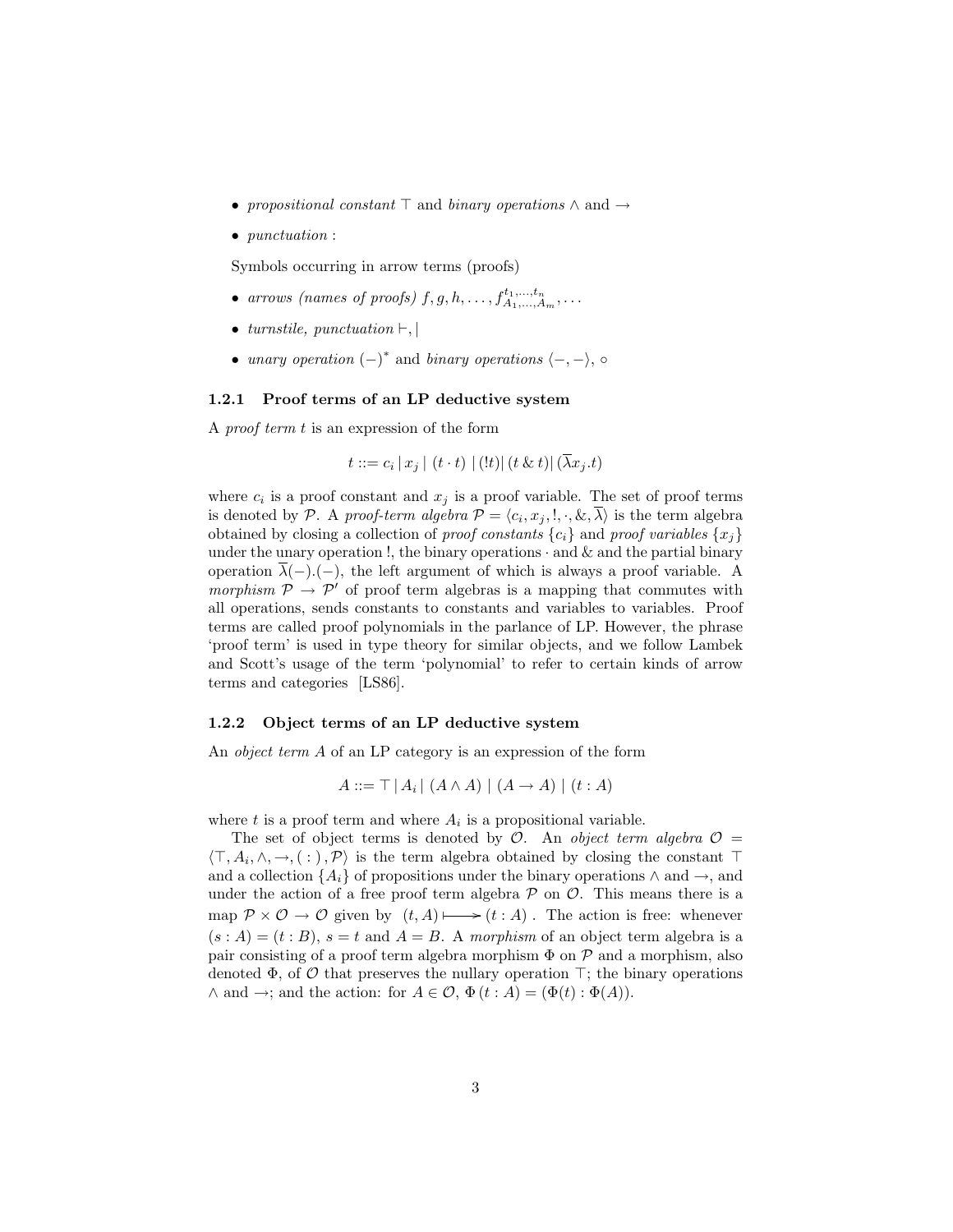#### 1.2.3 Arrow terms of an LP deductive system

An arrow term of an LP deductive system has the form

$$
f^{t_1,\ldots,t_n}_{A_1,\ldots,A_m} \mid A \vdash B
$$

where f is an arrow name,  $t_1, \ldots, t_n$  are proof terms,  $A_1, \ldots, A_m$  are object terms, and where where  $A$  and  $B$  are object terms in which some or all of  $t_1, \ldots, t_n$  and  $A_1, \ldots, A_m$  occur.

There are two types of arrow terms: CCC arrow terms and evidence arrow terms. The set of arrow terms is denoted by  $A$ .

The CCC arrow terms are those of a cartesian closed category. We follow the notation of Lambek and Scott [LS86].

• *identity* 

```
1_A | A \vdash A
```
 $\bigcirc_A | A \vdash \top$ 

- $\bullet$  truth
- left projection
- $\pi_{A,B}^1 \mid A \land B \vdash A$
- *right projection*

$$
\pi_{A,B}^2 \mid A \land B \vdash B
$$

• evaluation

$$
\varepsilon_{A,B} \mid (B \to A) \land B \vdash A
$$

Evidence arrow terms reflect the operations of composition, pairing and curry available in an LP deductive system. The evidence arrow terms are motivated by the evidence axioms of Artemov's LP, and by the desire to prove an analog of the internalization theorem (Proposition 7 in the sequel) [Art01a]. Differences between the evidence arrow terms of an LP category and the evidence axioms of LP reflect differences between deductive systems and Hilbert systems.

In the following,  $c, v, s, t \in \mathcal{P}$ , where c is a proof constant, v is a proof variable; and  $A, B, C \in \mathcal{O}$ .

• evidence necessitation

$$
\mathcal{N}_{B,C}^{s,t} \mid (t:(B \to C)) \land (s:B) \vdash (t \cdot s : C)
$$

• evidence pairing

$$
\mathbf{P}_{A,B}^{s,t} \mid (s:A) \wedge (t:B) \vdash ((s \& t) : (A \wedge B))
$$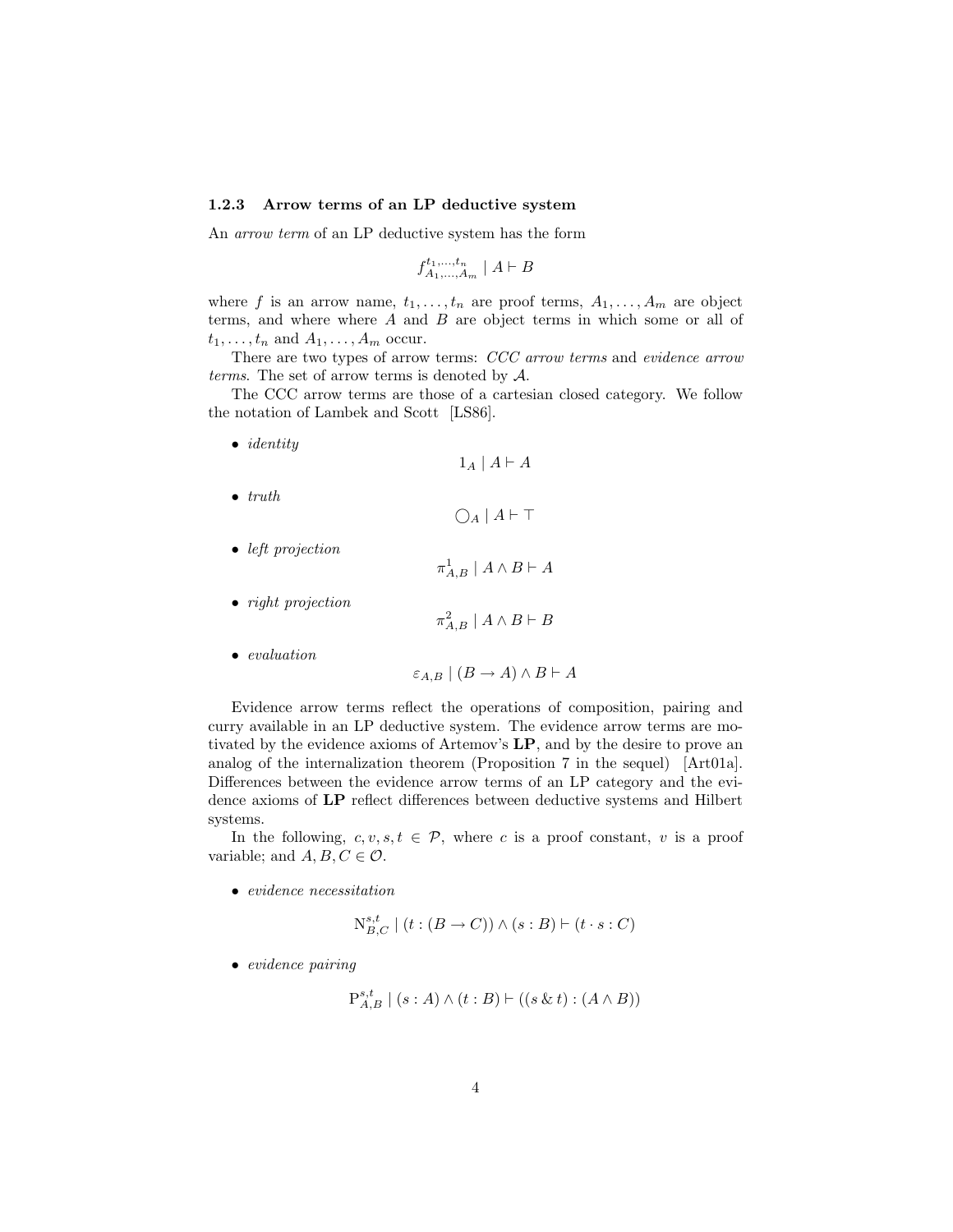• evidence abstraction

$$
\mathcal{L}_{A,B}^{v,t} \mid (v:A) \to (t:B) \vdash (\overline{\lambda}v.t:(A \to B))
$$

where  $v$  is a proof variable and where  $t$  is a proof term.

• proof checker

$$
\mathrm{C}^t_A \mid (t:A) \vdash (!t:(t:A))
$$

• verification

$$
\mathrm{V}^t_A \mid (t:A) \vdash A
$$

• truth necessitation

$$
\bigcirc_A^c \mid A \vdash (c : \top)
$$

where  $c$  is a proof constant.

### 1.2.4 Operations on arrow terms

The set A of arrow terms of an LP deductive system is closed under the following operations.

Composition: 
$$
\frac{f | A \vdash B \qquad g | B \vdash C}{g \circ f | A \vdash C}
$$

\nPairing: 
$$
\frac{f | C \vdash A \qquad g | C \vdash B}{\langle f, g \rangle | C \vdash A \land B}
$$

\nCurry: 
$$
\frac{h | C \land B \vdash A}{h^* | C \vdash B \to A}
$$

An LP deductive system

$$
\langle \mathcal{P}, c_i, x_j, \cdot, \cdot, \&, \overline{\lambda}; \mathcal{O}, \top, A_i, (\; : \;), \wedge, \rightarrow; \mathcal{A}, 1, \bigcirc, \pi^1, \pi^2, \varepsilon, N, P, V, L, C, \bigcirc^{(-)} \rangle
$$

is a collection of proof terms, object terms, arrow terms as in the preceding, where  $P$  is a proof term algebra acting on the object algebra  $O$ , and where the collection  $A$  of arrow terms is closed under the arrow operations of composition, pairing and curry.

Two derived operations on arrow terms will be useful in the functional completeness of LP categories and the construction of the internal language of an LP category.

Reference: 
$$
\frac{f | A \vdash B}{\ulcorner f \urcorner | \urcorner \vdash A \rightarrow B \urcorner}
$$

where  $\ulcorner f \urcorner = \left(f \pi^2_{\top, A}\right)^*$ ; and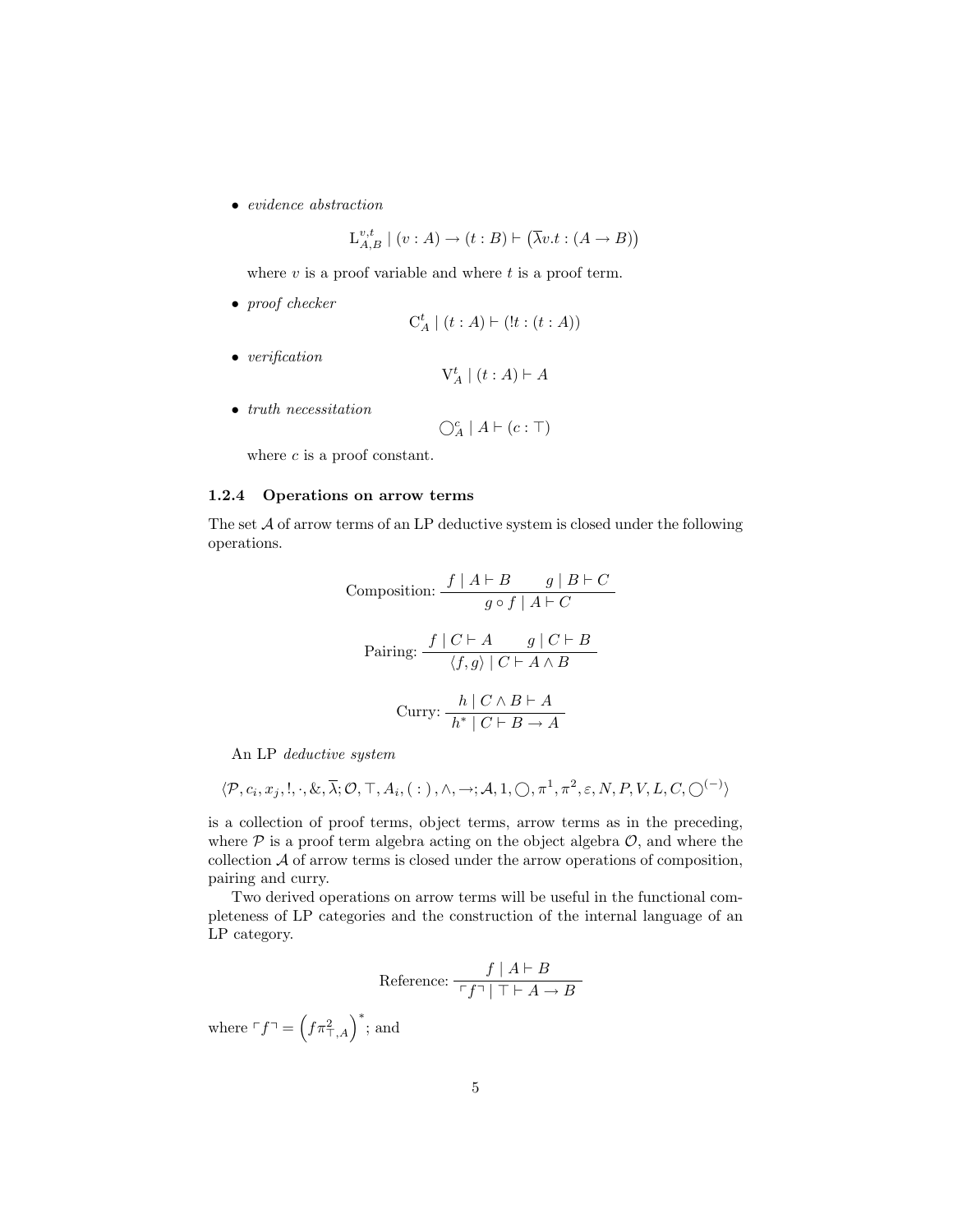$$
D
$$
 **Therefore:** 
$$
\frac{g \mid \top \vdash A \to B}{g_{\bullet} \mid A \vdash B}
$$

where  $g_{\bullet} = \varepsilon_{B,A} \langle g \bigcirc_A, 1_A \rangle$ .

By comparison with the Gentzen sequent formulation  $ILPG$  of intuitionistic LP [Art01b], observe that that a derived rule

Left Necessitation: 
$$
\frac{f | A \vdash B}{| f : t | (t : A) \vdash B}
$$

can be obtained by taking  $[f : t] := f \circ \mathcal{V}_A^t$ , in which  $f | A \vdash B$  is an arrow term in A, and in which  $t \in \mathcal{P}$  is a proof term.<sup>1</sup>

## 1.3 The deduction theorem

The deduction theorem holds in an LP deductive system. Since the internalization theorem, functional completness and the definition of lambda abstraction hinge on the operation  $\kappa_{x\in A}$ , defined in the proof of the deduction theorem, for the convenience of the reader we give the proof in the sequel.

Let D be an LP deductive system. An arrow term of the form  $x \mid \top \vdash A$ , where  $A \in \mathcal{O}$  and where x is new is called an *assumption*.

A new LP deductive system, denoted by  $\mathcal{D}(x)$ , is obtained from  $\mathcal D$  by adjoining the assumption  $x \mid \top \vdash A$  to  $D$  and closing under the operations of composition, pairing and curry.

**Theorem 1** (Deduction theorem [LS86]). Suppose  $D$  is an LP deductive system,  $x \mid \top \vdash A$  is an assumption, and

$$
\varphi(x) \mid B \vdash C
$$

is an arrow in  $\mathcal{D}(x)$ . Then there is an arrow  $f \mid A \wedge B \vdash C$  in  $D$ .

#### 1.4 LP categories

An LP category is an LP deductive system  $\langle \mathcal{P}, \mathcal{O}, \mathcal{A} \rangle$  in which the equations of a cartesian closed category (CCC) hold for specified arrow terms, as follows.

1. For  $f | A \vdash B, g | B \vdash C, h | C \vdash D$ ,

$$
1_B \circ f = f = f \circ 1_A, \text{ and } (h \circ g) \circ f = h \circ (g \circ f).
$$

2. For  $f \mid A \vdash \top, f = \bigcirc_{A}$ .

<sup>&</sup>lt;sup>1</sup>The assignment  $[f : t] := f \circ V_A^t$  for  $f | A \vdash B$  defines a right action of the proof term algebra  $\mathcal P$  on the collection  $\mathcal A$  of arrow terms. In the LP category (defined below) associated to an LP deductive system, the equation  $[g \circ f : t] = g \circ [f : t]$  holds for  $g \mid B \vdash C$ .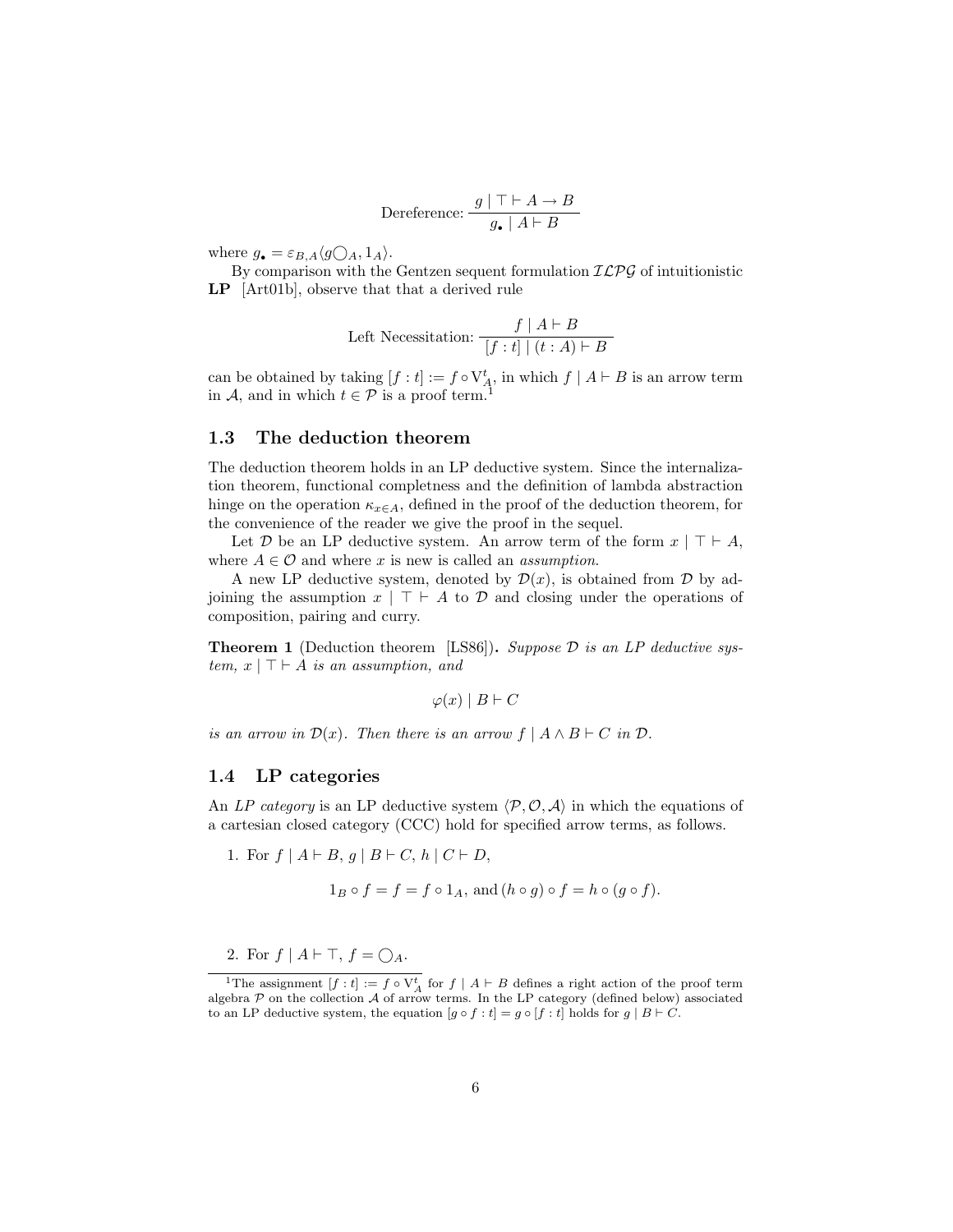3. For  $f \mid C \vdash A, g \mid C \vdash B, h \mid C \vdash A \land B$ ,

$$
\pi_{A,B}^1\circ\langle f,g\rangle=f,\,\pi_{A,B}^2\circ\langle f,g\rangle=g,\,\langle\pi_{A,B}^1\circ h,\pi_{A,B}^2\circ h\rangle=h.
$$

4. For  $f \mid C \wedge A \vdash B, g \mid C \vdash A \rightarrow B$ ,

$$
\varepsilon_{B,A}\circ \langle f^*\circ \pi^1_{C,A}, \pi^2_{C,A}\rangle = f,\ \big(\varepsilon_{B,A}\circ \langle g\circ \pi^1_{C,A}, \pi^2_{C,A}\rangle\big)^* = g.
$$

One may optionally include a weak natural numbers object; see [LS86] for details. The addition of weak natural numbers objects is relevant to interpretations of the Logic of Proofs in Peano Arithmetic [Art01a].

Fix a proof polynomial term algebra P. Let  $F: \mathbb{C} \to \mathbb{D}$  be a functor between LP categories. The functor  $F$  is an  $LP$  functor if

(i)  $F$  is a cartesian closed functor;

(ii) F is a morphism of  $\mathcal{P}$ -graphs; i.e., it commutes with the action of the proof term algebra  $\mathcal P$  on the collection of object terms  $\mathcal O: F(t:A) =$  $(F(t): F(A))$ ;

(iii) F preserves the LP arrows.

$$
F(N_{A,B}^{s,t}) = N_{FA,FB}^{Fs, Ft}, F(P_{A,B}^{s,t}) = P_{FA,FB}^{Fs, Ft}, F(L_{A,B}^{v,t}) = L_{FA,FB}^{Fv, Ft},
$$

$$
F(C_A^t) = C_{F(A)}^{Ft}, F(V_A^t) = V_{FA}^{Ft}, F(\bigcirc_A^t) = \bigcirc_{FA}^{Ft}
$$

The category of small LP categories and LP functors is denoted  $\mathbf{CCC}_{\mathcal{P}}$ .

#### 1.4.1 Universal constructions of LP categories

The universal constructions following are used in the statement and proof of functional completeness of LP categories, and in the construction of the internal language of an LP category. We give the statements and omit the proofs after defining related categories of directed graphs.

A P-graph is a graph  $\mathcal{G} = \langle \mathcal{O}, \mathcal{A}, s, t \rangle$  endowed with a free action of a free proof term algebra  $P$  on  $O$ . This means there is a map  $P \times O \longrightarrow O$  given by

 $(t, A) \longmapsto (t : A)$ ; we consider this map part of the structure of the  $P$ -graph.

A morphism of  $\mathcal{P}$ -graphs is a graph morphism  $\Phi : \mathcal{G} \to \mathcal{G}'$  together with a morphism (also denoted by  $\Phi$ ) of the proof term algebras of  $\mathcal G$  and  $\mathcal G'$  that commutes with the action:  $A \in \mathcal{O}, \Phi(t:A) = (\Phi t : \Phi(A)).$  The category of  $\mathcal{P}$ -graphs is denoted  $\mathbf{Grph}_{\mathcal{P}}$ .

An LP–graph is a  $\mathcal{P}$ -graph  $\mathcal G$  in which the set  $\mathcal O$  of object terms is an object term algebra, and the set  $\mathcal A$  of arrows of  $\mathcal G$  contains the CCC and LP arrow terms above. A morphism of LP–graphs is a  $\mathcal{P}$ –graph morphism that is an object term algebra morphism; i.e., commutes with the CCC and LP arrows, and with the product and implication operations on object terms. An LP deductive system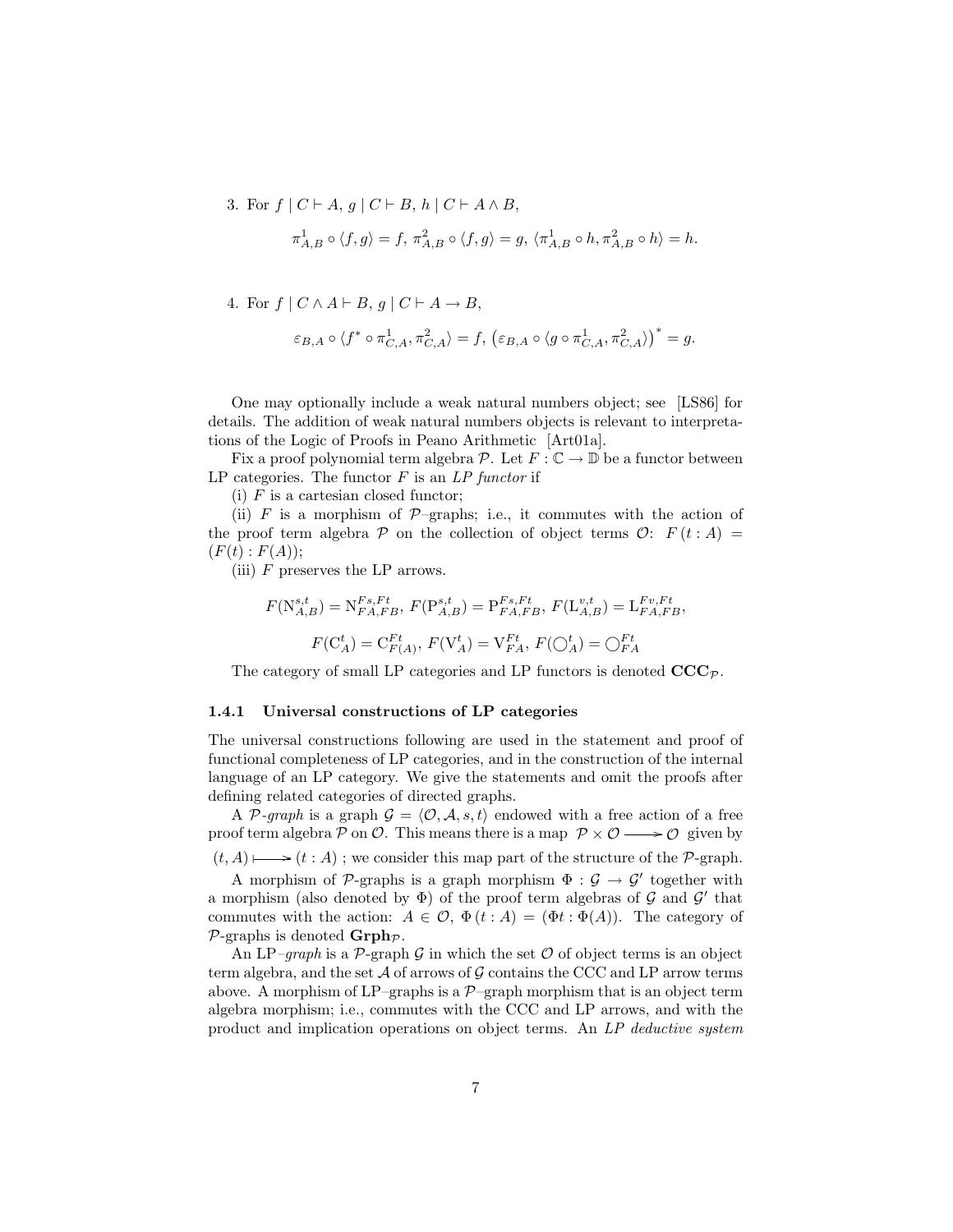is a  $\mathcal{P}$ -graph generated from an LP-graph  $\mathcal G$  by closing under the operations of composition, pairing and curry.

Given a proof polynomial term algebra  $\mathcal P$  and a  $\mathcal P$ –graph  $\mathcal G$ , one can construct the LP deductive system freely generated by  $\mathcal{G}$ , denoted  $\mathcal{D}(\mathcal{G})$ . All vertices of G are object terms,  $\top$  is an object term; if A, B are object terms and if t is a proof term, then  $A \wedge B$ ,  $A \rightarrow B$  and  $(t : A)$  are object terms; the arrows of  $G$ and  $1_A$ ,  $\bigcirc_A$ ,  $\pi^i_{A,B}$ ,  $\varepsilon_{A,B}$ ,  $N^{s,t}_{A,B}$ ,  $P^{s,t}_{A,B}$ ,  $L^{v,t}_{A,B}$ ,  $C^t_A$ ,  $V^t_A$ ,  $\bigcirc_A^c$  are arrow terms; and arrow terms are closed under  $\circ$ ,  $\langle -,- \rangle$  and  $(-)^*$ .

There is a functor  $\mathcal{U} : \mathbf{CCC}_{\mathcal{P}} \to \mathbf{Grph}_{\mathcal{P}}$  which sends an LP category to its underlying P-graph.

**Proposition 2.** For any LP category  $\mathbb C$  and any morphism  $F : \mathcal G \to \mathcal U(\mathbb C)$  of P-graphs, there is a unique LP functor  $F': \mathcal{LP}(\mathcal{G}) \to \mathbb{C}$  in  $\mathbf{CCC}_{\mathcal{P}}$  such that the following diagram commutes.



Given an LP category  $\mathbb{C}$ , objects  $A_0$ , A of  $\mathbb{C}$ , one can adjoin an "indeterminate" arrow  $x \mid A_0 \vdash A$  to  $\mathbb C$  to form the LP category  $\mathbb C[x]$ , called a *polynomial* LP category. This is an LP category bearing the same relation to  $\mathbb C$  as the deductive system D bears to  $\mathcal{D}(x)$ . One has to ensure that  $\mathbb{C}[x]$  is an LP category and that the inclusion  $\mathbb{C} \to \mathbb{C}[x]$  is an LP functor. This is done by forming the free LP deductive system generated by the underlying  $\mathcal{P}\text{-graph}$  of  $\mathbb C$  with x adjoined, and imposing equations on proofs. We omit the details as these are immediate generalizations of those given in [LS86]. We have the following universal property.

**Proposition 3.** For any LP category  $\mathbb{C}$ , an indeterminate  $x \mid A_0 \vdash A$  over  $\mathbb{C}$ , any LP functor  $F: \mathbb{C} \to \mathbb{D}$  and any arrow  $b \mid F(A_0) \vdash F(A)$  in  $\mathbb{D}$ , there is a unique LP functor  $F': \mathbb{C}[x] \to \mathbb{D}$  such that  $F'(x) = b$  and the following diagram commutes.



This construction can also be obtained as the Kleisli category of a monad. There is a multivariate generalization, used at several points in the sequel (e.g., in the construction of the internal language  $\mathbf{L}(\mathbb{C})$  of an LP–category  $\mathbb{C}$ , in Prop 6 and in the adjunction of parameters to an LP–typed lambda calculus; see also [LS86, page 61]). We also note that if the LP category  $\mathbb C$  has a (weak) natural numbers object, the polynomial category  $\mathbb{C}[x]$  has the same (weak) natural numbers object; this fact generalizes [LS86, Proposition 9.1].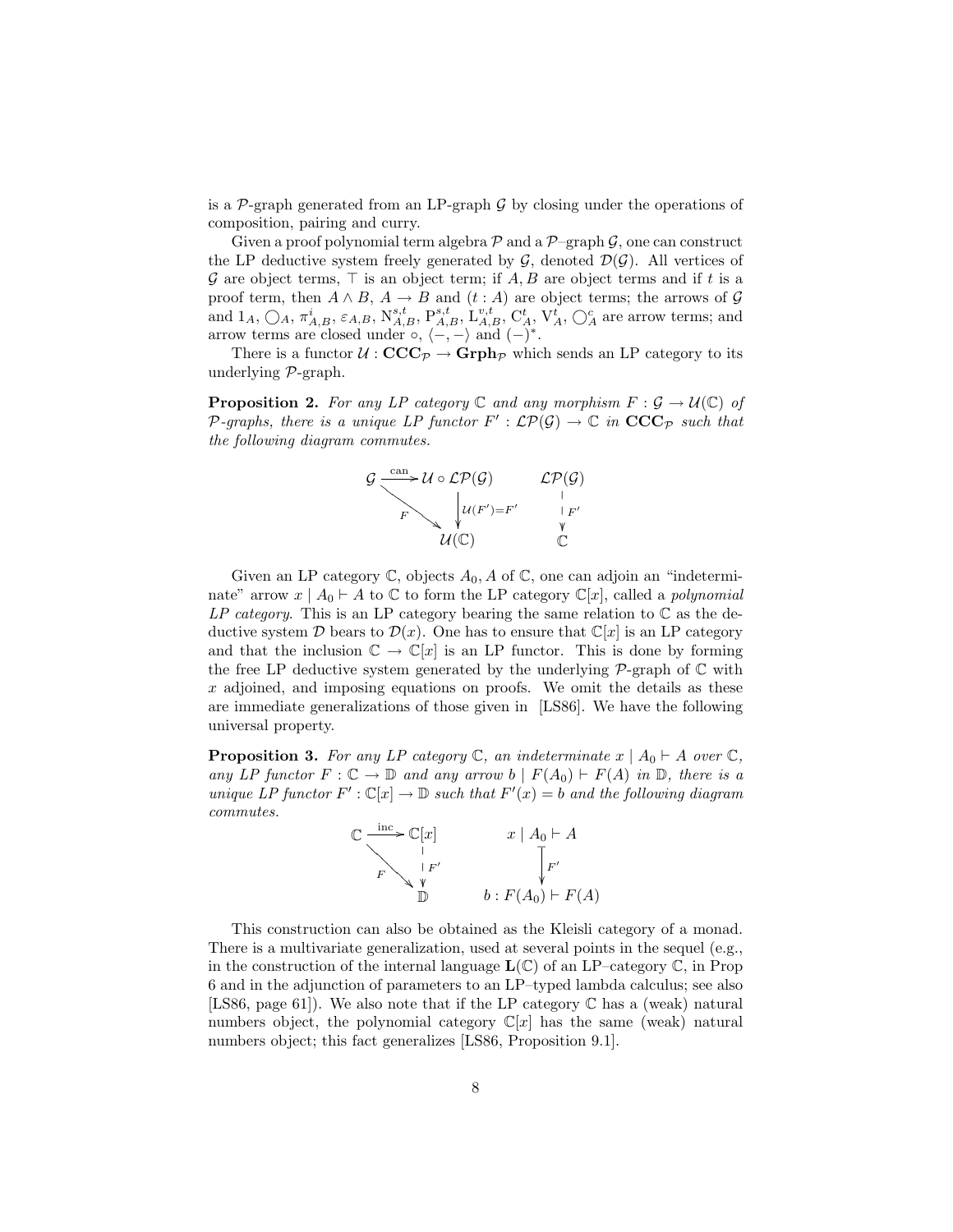#### 1.5 Functional completeness in LP categories

**Proposition 4** (Functional completeness). For every polynomial  $\varphi(x) | B \vdash C$ in an indeterminate  $x \mid \top \vdash A$  over a cartesian, cartesian closed or LP category  $\mathbb C$  there is a unique arrow  $f \mid A \wedge B \vdash C$  in  $\mathbb C$  such that  $f\langle x \bigcirc_B, 1_B \rangle = \varphi(x)$ holds in  $\mathbb{C}[x]$ .

The proof follows that of Lambek and Scott: one verifies by induction on the length of the proof  $\varphi(x)$  that  $\kappa_{x \in A} \varphi(x) \langle x \bigcirc_B, 1_B \rangle = \varphi(x)$ , where  $\kappa_{x \in A} \varphi(x)$ is defined as in the proof of the deduction theorem.

Corollary 5. (i) For every polynomial  $\varphi(x)$  |  $\top$  + C in an indeterminate  $x \mid \top \vdash A$  over a cartesian, cartesian closed or LP category  $\mathbb{C}$ , there is a unique arrow  $g \mid A \vdash C$  in  $\mathbb C$  such that  $gx = \varphi(x)$  holds in  $\mathbb C[x]$ .

(ii) Over a cartesian closed or LP category  $\mathbb C$ , there is a unique arrow h |  $\top \vdash A \to C$  in  $\mathbb C$  such that  $\varepsilon_{C,A} \langle h, x \rangle = \varphi(x)$  holds in  $\mathbb C[x]$ .

Statement (ii) is the "transposed" version of statement (i). In the definition of lambda abstraction in a typed  $\lambda$ -calculus, Lambek and Scott write  $\lambda_{x \in A} \varphi(x)$ for the unique h such that  $\varepsilon_{C,A} \langle h, x \rangle = \varphi(x)$ . Note that h has type  $\top \vdash A \to C$ , x has type  $\top \vdash A$  and  $\varphi(x)$  has type  $\top \vdash C$ .

### 1.6 LP–typed lambda calculi

A  $LP$ -typed  $\lambda$ -calculus is a formal theory with proof terms, types, terms of each type, and equations between terms. We fix a proof term algebra  $P$ . The class of types contains two basic types (the second, corresponding to a weak natural numbers object, is optional) and is closed under three operations.

- $(a1)$  1 is a *basic* type.
- $(a2)$  N is a *basic* type.
- (a3) If A and B are types, then so are  $A \times B$  and  $B^A$ .
- (a4) If  $t \in \mathcal{P}$  is a proof term and A is a type, then  $(t : A)$  is a type.

The class of terms is freely generated from variables and atomic constants by term forming operations. The set of variables and constants of an LP-typed lambda calculus is assumed to be disjoint from the proof variables and constants of  $P$ . The term forming operations in a typed  $\lambda$ -calculus correspond to distinguished arrow terms (projections, evaluation), operations on arrow terms (pairing) and derived operations (lambda abstraction) in a cartesian closed category. Likewise, an LP-typed  $\lambda$ -calculus has, in addition to the term forming operations of a typed  $\lambda$ -calculus, term forming operations corresponding to the evidence arrow terms of an LP category.

(b1) For each type A there are countably many variables of type A:

$$
x_i^A \in A \ (i = 0, 1, 2, \ldots)
$$

 $(b2) * \in 1$ . This means that \* is a constant of type 1. In general, the metalinguistic phrase ' $a \in A$ ' means that term a has type A.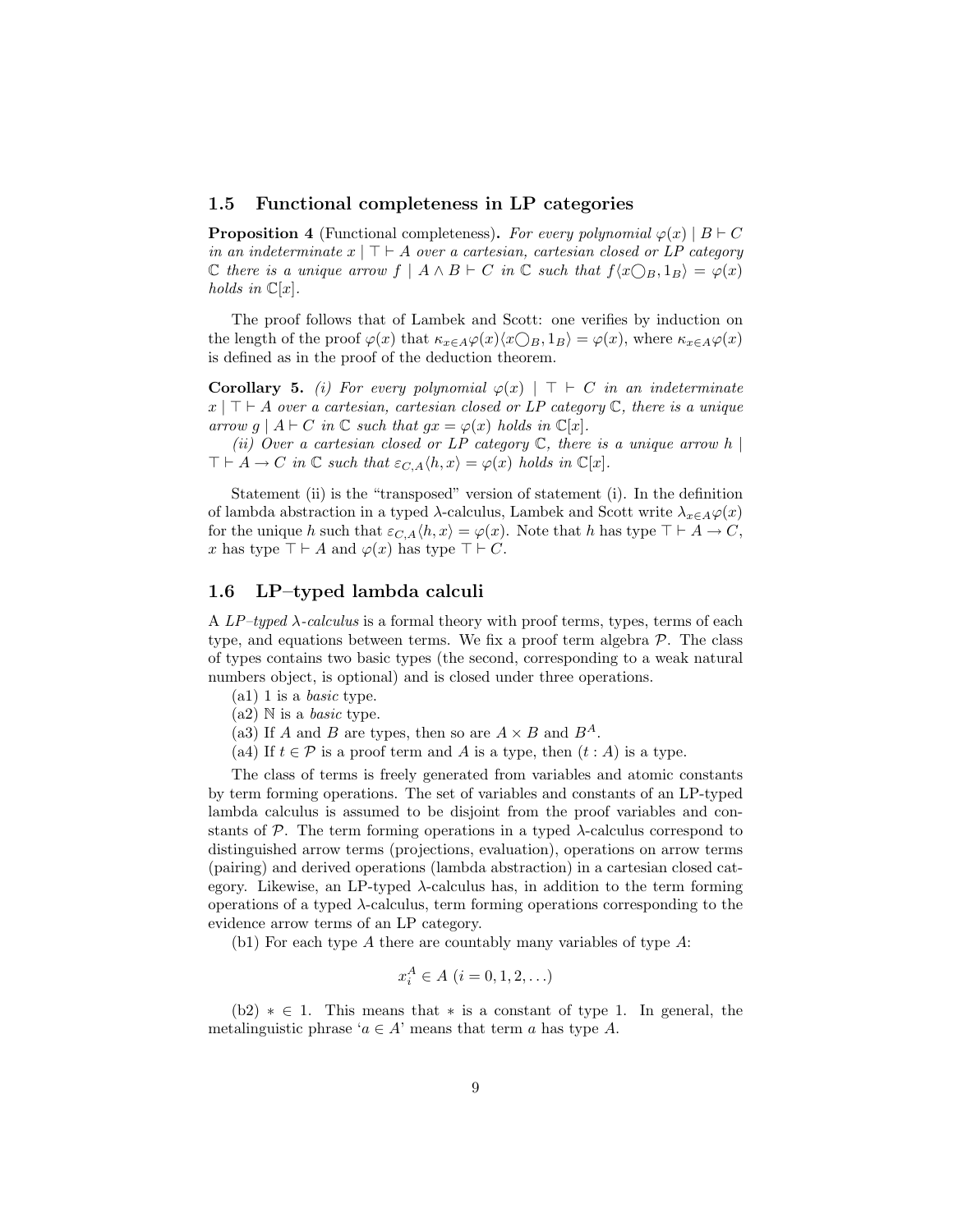(b3) If  $a \in A$ ,  $b \in B$  and  $c \in A \times B$ , then

$$
\langle a, b \rangle \in A \times B
$$
,  $\pi_{A,B}^1(c) \in A$  and  $\pi_{A,B}^2(c) \in B$ .

(b4) If  $f \in B^A$  and  $a \in A$ , then  $\varepsilon_{B,A}(f,a) \in B$ 

(b5) If  $x \in A$  and  $\varphi(x) \in B$  then  $\lambda_{x \in A} \varphi(x) \in B^A$ 

If the the weak natural numbers type N is included, then we add the following two term formation operations.

(b6)  $0 \in \mathbb{N}$ ; if  $n \in \mathbb{N}$ , then  $S(n) \in \mathbb{N}$ 

(b7) If  $a \in A$ ,  $f \in A^A$  and  $n \in \mathbb{N}$ , then  $I_A(a, f, n) \in A$ 

Evidence term forming operations  $(N_{A,B}^{s,t}, P_{A,B}^{s,t}, L_{A,B}^{v,t}, V_{(t:A)}^{t}, C_A^t$  and  $\bigcirc_A^c$ ), corresponding to the LP arrow terms of an LP category, are added as follows.

(b8) If  $a \in ((t : B^A) \wedge (s : A)),$  then  $N_{A,B}^{s,t}(a) \in (t \cdot s : B)$ .

(b9) If 
$$
a \in ((s : A) \land (t : B))
$$
, then  $P_{A,B}^{s,t}(a) \in (s \& t : A \land B)$ 

- (b10) If  $a \in ((t : B)^{(v:A)})$ , then  $L_{A,B}^{v,t}(a) \in (\overline{\lambda}v.t : B^A)$ .
- (b11) If  $a \in (!t : (t : A))$  then  $V_{(t:A)}^{!t}(a) \in (t : A)$ .
- (b12) If  $a \in (t : A)$  then  $C_A^t \in A$ .
- (b13) If  $a \in A$  then  $\bigcirc_A^c(a) \in (c : \top)$

As in Lambek and Scott, we write  $\varepsilon_{B,A}(f,a)$  (where  $f \in B^A$  and  $a \in A$ ) as  $f_{\bullet}a$  (read 'f of a'). The  $\lambda$ -abstraction  $\lambda_{x\in A}$  acts like a quantifier: the variable x in  $\lambda_{x\in A}\varphi(x)$  is *bound*. The usual conventions for free and bound variables apply. The term a is *substitutable for x in*  $\varphi(x)$  if no free occurrence of a variable in the term a becomes bound in  $\varphi(a)$ . (This is a gloss on substitution: we assume we know how to define  $\varphi(a)$  inductively.) A term is *closed* if it contains no free variables.

(c2) The binary relation  $\frac{1}{x}$  between terms is an equivalence relation, and satisfies the substitution rule that if  $X \subseteq Y$  and  $a = a'$  holds then  $a = a'$  holds. This substitution rule, and substitution rules for application and abstraction are shown below [LS86].

$$
X \subseteq Y: \frac{a}{a} = a' \qquad \text{Appl: } \frac{a}{f_{\bullet} a} = a' \qquad \text{Abst: } \frac{\varphi(x)}{\lambda_{x \in A} \varphi(x)} = \lambda_{x \in A} \frac{\varphi(x)}{\lambda_{x \in A} \varphi(x)}.
$$

(c3) The following equations hold:

 $a = *$  for  $a \in 1$  $\pi_{A,B}^{X}(\langle a,b\rangle) \equiv a$  for  $a \in A, b \in B$ .  $\pi_{A,B}^2(\langle a,b\rangle) \equiv b$  for  $a \in A, b \in B$ .  $\langle \pi_{A,B}^1(c), \pi_{A,B}^2(c) \rangle = c$  for  $c \in A \times B$ .  $\lambda_{x\in A}\varphi(x)$ ,  $a = \varphi(a)$  for  $a \in A$  substitutable for  $x \in A$ .

 $\lambda_{x\in A}$   $(f_{\bullet}x)$   $\frac{x}{x}$  f for  $f \in B^A$ , provided x is not in X (so that x has no free occurrence in  $f$ ).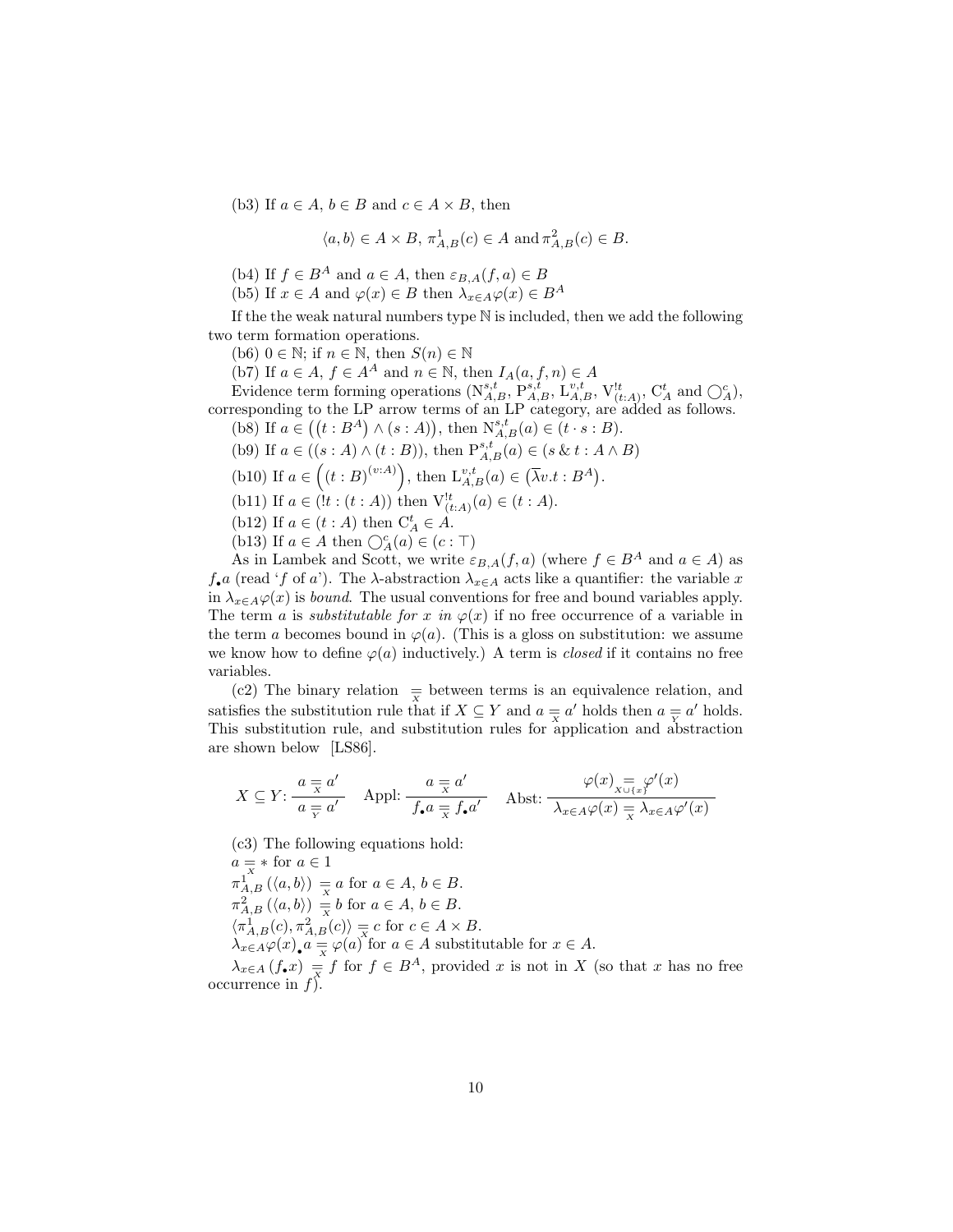#### 1.7 The category of LP–typed lambda calculi

#### 1.7.1 The internal language of an LP category

The definition of the internal language of an LP category follows the definition of the internal language of a CCC in Lambek and Scott [LS86]. We assume a fixed proof term algebra P. The internal language  $\mathbf{L}(\mathbb{C})$  of an LP category  $\mathbb{C}$ is defined as follows. The types are the objects of  $\mathbb{C}$ , where object terms have their intended meanings; e.g., terminal object 1; a weak natural numbers object N (if it exists); product objects  $A \times B$ ; and exponential objects  $B^A$ . In addition, the internal language  $\mathbf{L}(\mathbb{C})$  inherits the proof term algebra  $\mathcal P$  of  $\mathbb C$ , and if t is a proof term and A is a type, then so is  $(t : A)$ .

Terms of type A are polynomial expressions  $\varphi(x_1, \ldots, x_n)$  | 1  $\vdash A$ , obtained from "indeterminate arrow terms"  $x_i \mid 1 \vdash A_i$ , where  $x_i$  is a variable of type  $A_i$ , and "constant arrow terms"  $1 \vdash A$  in  $\mathbb C$  by the following term forming operations.

$$
\begin{array}{c|c|c|c|c|c|c|c|c} a & 1 & \vdash A & b & 1 & \vdash B \\ \hline \langle a, b \rangle & 1 & \vdash A \times B & & f a & 1 & \vdash B \\ \end{array} \quad \begin{array}{c|c|c|c|c} a & 1 & \vdash A & & \varphi(x) & 1 & \vdash B \\ \hline \hline f a & 1 & \vdash B & & \lambda_{x \in A} \varphi(x) & 1 & \vdash B^A \end{array}
$$

where  $f | A \vdash B$  and

$$
\lambda_{x\in A}\varphi(x)\equiv\lceil \kappa_{x\in A}\varphi(x)\langle 1_A,\bigcirc_A\rangle\rceil
$$

where  $\kappa_{x\in A}$  is defined in the proof of the deduction theorem.

Note that a term  $\varphi(x_1,\ldots,x_n)$  of type A in the internal language  $\mathbf{L}(\mathbb{C})$  is an arrow  $\varphi(x_1,\ldots,x_n) \mid 1 \vdash A$  in the polynomial category  $\mathbb{C}[x_1,\ldots,x_n]$ .

Also note that the middle term forming rule above subsumes the term forming operations corresponding to the distinguished arrows of a CCC and LP category. If one were to write down the signature of the internal language, then it is understood that the term forming operations corresponding to the distinguished arrows of an LP category (including terminal arrow, projections, evaluation and evidence arrow terms), would be named in the signature (as well as those corresponding to operation on arrows and derived operations), as for an LP-typed lambda calculus.

If  $a, b$  are polynomial expressions (terms) with variables from the set  $X$ , then the equation

 $a \equiv b$ 

holds in  $\mathbf{L}(\mathbb{C})$  provided the equation holds for polynomials in the (multivariate) polynomial LP category  $\mathbb{C}[X]$ . The internal language  $\mathbf{L}(\mathbb{C})$  is an LP-typed lambda calculus.

#### 1.7.2 Morphisms of LP-typed lambda calculi: translations

A morphism  $\Phi : \mathcal{L} \to \mathcal{L}'$  of LP-typed lambda calculi is a translation of the underlying  $\lambda$ -calculi that commutes with the proof-term algebra structure and the evidence term forming operations. In detail: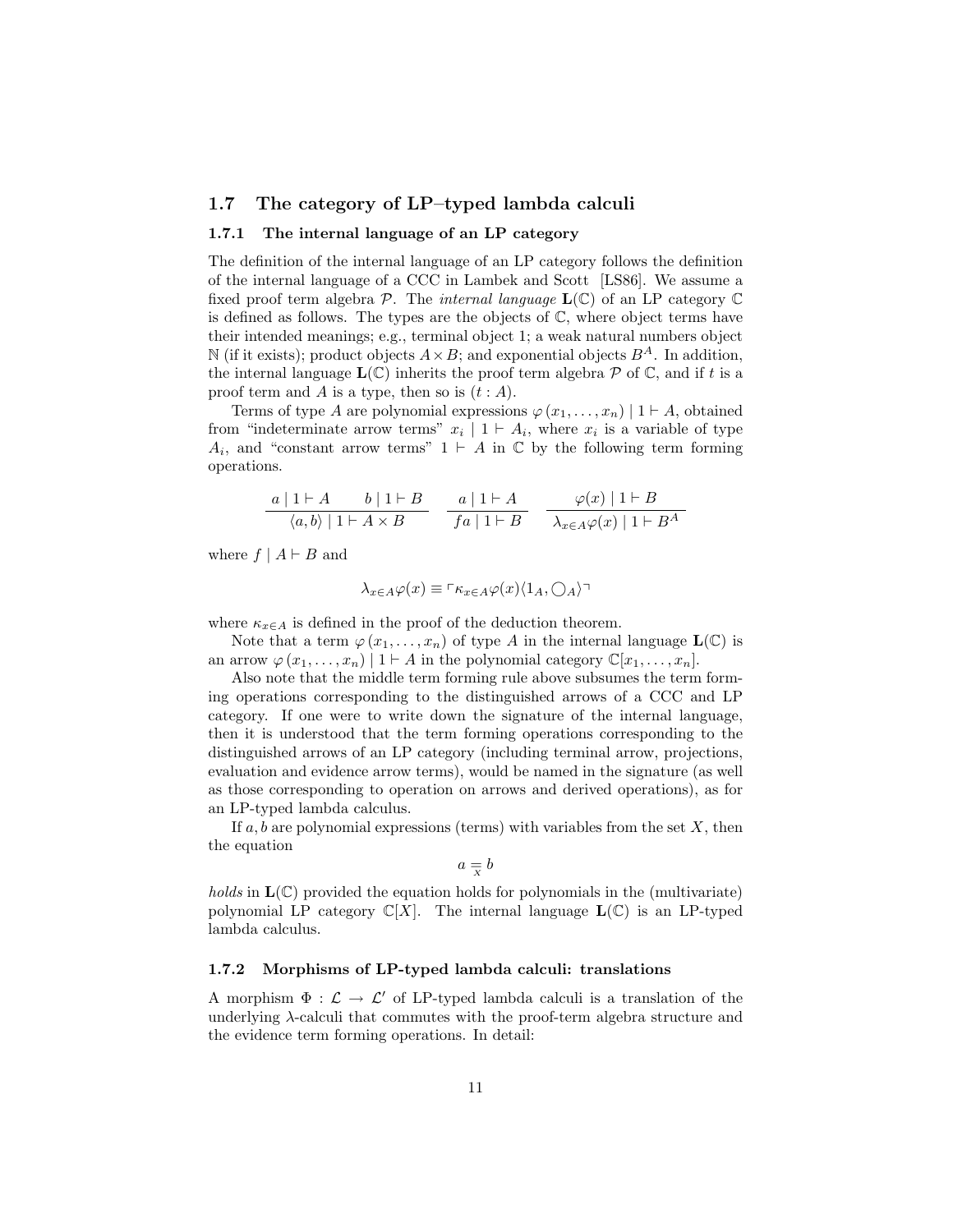(d1)  $\Phi$  is a morphism of the proof term algebras  $P$  (and  $P'$ ) of  $\mathcal L$  (and  $\mathcal{L}'$ ). Φ sends types (terms) of  $\mathcal{L}$  to type (terms) of  $\mathcal{L}'$  so that if  $a \in A$ , then  $\Phi(a) \in \Phi(A)$ . Also, if a is a closed term, then so is  $\Phi(a)$  and if  $x_i$  is the *i*-th variable of type A, then  $\Phi(x_i)$  is the *i*-th variable of type  $\Phi(A)$ .

(d2)  $\Phi$  preserves type operations; e.g.,  $\Phi(1) = 1$ ,  $\Phi(A \times B) = \Phi(A) \times \Phi(B)$ ,  $\Phi(A^B) = \Phi(A)^{\Phi(B)}$ , and  $\Phi$  commutes with the action of  $\mathcal{P}$ : if  $t \in \mathcal{P}$  is a proof term, if A is a type, then  $\Phi(t : A) = (\Phi(t) : \Phi(A))$ . Also,  $\Phi$  preserves  $\lambda$ -calculus term forming operations up to equality in  $\mathcal{L}'$ :

$$
\Phi\left(\lambda_{x\in A}\varphi(x)_{\bullet}a\right)\underset{\Phi(x)}{=}\Phi(\varphi(a))
$$

for  $a \in A$  substitutable for  $x \in A$ ;

$$
\Phi\left(\lambda_{x\in A}\left(f_{\bullet}x\right)\right)_{\Phi\left(X\right)}\Phi(f)
$$

for  $f \in B^A$ , provided x is not in X (and so  $\Phi(x)$  is not in  $\Phi(X)$ ); etc.

(d3)  $\Phi$  preserves the evidence term forming operations (b8)-(b13) up to equality in  $\mathcal{L}'$  and preserves the types of evidence terms on the nose. Namely, the following equations hold in  $\mathcal{L}'$ .

$$
\Phi\left(N_{A,B}^{s,t}(a)\right)_{\substack{a \in \mathbb{N} \\ \Phi(A),\Phi(B)}} N_{\Phi(A),\Phi(B)}^{\Phi(s),\Phi(t)}(\Phi(a)) \in (\Phi(t) \cdot \Phi(s) : \Phi(B)),
$$
\n
$$
\text{for } a \in \left(\left(t : B^A\right) \wedge (s : A)\right);
$$
\n
$$
\Phi\left(P_{A,B}^{s,t}(a)\right)_{\substack{a \in \mathbb{N} \\ \Phi(A),\Phi(B)}} P_{\Phi(A),\Phi(B)}^{\Phi(s),\Phi(t)}(\Phi(a)) \in (\Phi(s) \& \Phi(t) : \Phi(A) \wedge \Phi(B)),
$$
\n
$$
\text{for } a \in ((s : A) \wedge (t : B));
$$
\n
$$
\Phi\left(\mathcal{L}_{A,B}^{v,t}(a)\right)_{\substack{a \in \mathbb{N} \\ \Phi(A),\Phi(B)}} \mathcal{L}_{\Phi A,\Phi B}^{\Phi_{v,\Phi t}}(\Phi(a)) \in (\overline{\lambda}\Phi v.\Phi t : \Phi B^{\Phi A}), \text{ for } a \in (t : B)^{(v : A)};
$$
\n
$$
\Phi\left(V_{(t : A)}^{t,t}(a)\right)_{\substack{a \in \mathbb{N} \\ \Phi(\Phi(A))}} \mathcal{L}_{\Phi A, \Phi A}^{t\Phi}(b(a)) \in (\Phi t : \Phi A), \text{ for } a \in (t : A);
$$
\n
$$
\Phi\left(C_{A}^{t}(a)\right)_{\substack{a \in \mathbb{N} \\ \Phi(\Phi(A))}} \mathcal{L}_{\Phi A}^{\Phi_{c}}(\Phi(a)) \in (\Phi c : \top), \text{ for } a \in A.
$$

(d4)  $\Phi$  preserves equations in  $\mathcal{L}$ : If  $a \equiv b$  holds in  $\mathcal{L}$ , then  $\Phi(a)_{\Phi(X)} \Phi(b)$ holds in  $\mathcal{L}'$ .

A morphism of LP–typed lambda calculi is called a translation. Two such translations  $\Phi, \Psi: \mathcal{L} \to \mathcal{L}'$  are equal if they preserve equations:  $\Phi = \Psi$  if and only if  $\Phi(a)$ <sub> $\frac{1}{\Phi(X)}\Psi(b)$  holds in  $\mathcal{L}'$  whenever  $a \neq b$  holds in  $\mathcal{L}$ .</sub>

The LP–typed lambda calculi and translations form a category, denoted  $\lambda$ -Calc<sub>*P*</sub>.

Directly generalizing Lambek and Scott's definition of the internal language functor on a cartesian closed category, we define a functor  $L : CCC_{\mathcal{P}} \rightarrow$  $\lambda$ -Calc<sub>P</sub> from the category of LP–categories (with weak natural numbers object) to the category of LP–typed lambda calculi (with weak natural number object type) [LS86, Proposition 10.7, page 76].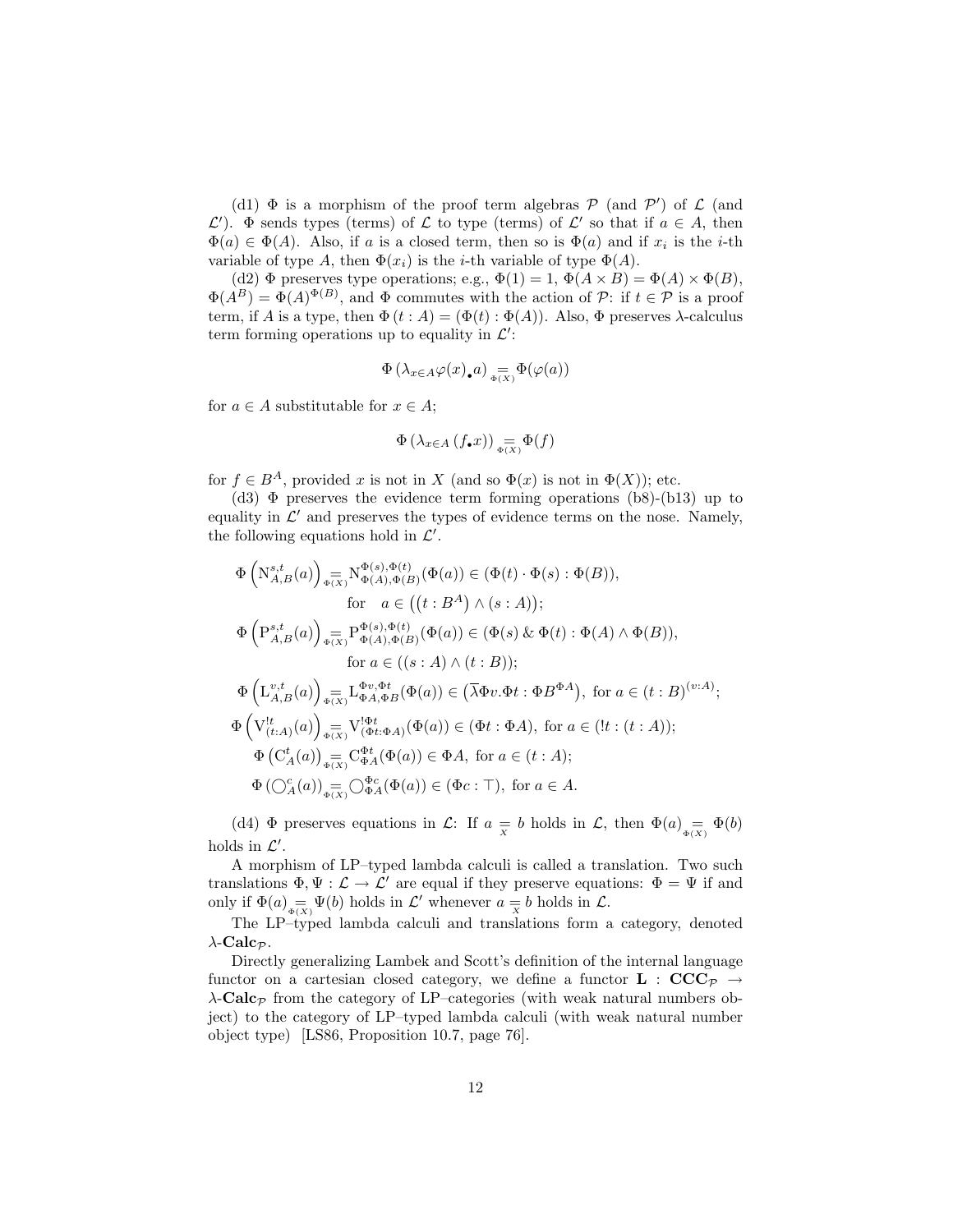**Proposition 6.** Let  $L(\mathbb{C})$  be the internal language of the LP category  $\mathbb{C}$ . For any morphism  $F: \mathbb{C} \to \mathbb{C}'$  of LP categories, let  $\mathbf{L}(F)$  be defined by  $\mathbf{L}(F)(A) =$  $F(A), \mathbf{L}(F)(x_i) = x'_i, \mathbf{L}(F)(\varphi(X)) = F_X(\varphi(X)),$  where  $x'_i$  is the *i*-th variable of type  $F(A)$  and  $F_X$  is the unique arrow in  $\mathbf{CCC}_{\mathcal{P}}$  such that the following diagram commutes:



Then **L** is a functor from  $\mathbf{CCC}_{\mathcal{P}}$  to  $\lambda$ -Calc<sub>p</sub>.

## 1.8 The functor  $C : \lambda$ -Calc<sub>p</sub>  $\rightarrow$  CCC<sub>p</sub>

The functor  $C : \lambda$ -Calc<sub>*P*</sub>  $\rightarrow$  CCC<sub>*P*</sub> opposite to the functor **L** assigns to an LP-typed lambda calculus  $\mathcal L$  an LP-category  $\mathbf C(\mathcal L)$  whose objects are the types of L and whose arrows  $A \to B$  are equivalence classes of pairs  $(x \in A, \varphi(x)),$ where x is a variable of type A, and where  $\varphi(x)$  is a term of L of type B with no free variables, except possibly for the variable x. Two arrows  $A \to B$  in  $\mathbf{C}(\mathcal{L})$ satisfy  $(x \in A, \varphi(x)) = (y \in A, \psi(y))$  if and only if the equation  $\varphi(x) = \psi(x)$ holds in  $\mathcal{L}$ . Identity arrows, composition of arrows and the cartesian closed structure of  $C(\mathcal{L})$  is defined as in [LS86]. If  $\mathcal L$  contains a natural number type  $\mathbb{N}, \mathbf{C}(\mathcal{L})$  contains a weak natural numbers object, also denoted  $\mathbb{N}$ , as given in [LS86]. In addition to the cartesian closed structure,  $\mathbf{C}(\mathcal{L})$  inherits the proof term algebra  $P$  of  $\mathcal L$ . The action of  $P$  on objects of  $\mathbf{C}(\mathcal L)$  is defined as it is in  $\mathcal L$ . LP arrow terms of  $\mathbf{C}(\mathcal{L})$  are defined from the evidence terms of  $\mathcal{L}$ , as follows.

$$
N_{A,B}^{s,t} := \left(x \in ((t : B^A) \land (s : A)), N_{A,B}^{s,t}(x) \in (t \cdot s : B)\right)
$$
  
\n
$$
P_{A,B}^{s,t} := \left(x \in ((s : A) \land (t : B)), P_{A,B}^{s,t}(x) \in (s \& t : A \land B)\right)
$$
  
\n
$$
L_{A,B}^{v,t} := \left(x \in ((t : B)^{(v:A)}), L_{A,B}^{v,t}(x) \in (\overline{\lambda}v.t : B^A)\right)
$$
  
\n
$$
V_{(t:A)}^{lt} := \left(x \in (t : (t : A)), V_{(t:A)}^{lt}(x) \in (t : A)\right)
$$
  
\n
$$
C_A^t := (x \in (t : A), C_A^t(x) \in A)
$$
  
\n
$$
C_A^c := (x \in A, \bigcirc_A^c(x) \in (c : T))
$$

To a translation  $\Phi : \mathcal{L} \to \mathcal{L}'$  of LP-typed lambda calculi, the corresponding LP-functor  $\mathbf{C}(\Phi) : \mathbf{C}(\mathcal{L}) \to \mathbf{C}(\mathcal{L}')$  follows the definition of [LS86] exactly. If A is an object of  $\mathbf{C}(\mathcal{L})$ , it is a type of  $\mathcal{L}$ , and we set  $\mathbf{C}(\Phi)(A) = \Phi(A)$ , which is a type of  $\mathcal{L}'$ , and hence an object of  $\mathbf{C}(\mathcal{L}')$ . If  $f = (x \in A, \varphi(a)) : A \to B$  is an arrow in  $\mathbf{C}(\mathcal{L})$ , then we set  $\mathbf{C}(\Phi)(f) = (x \in \Phi(A), \Phi(\varphi(x))) : \Phi(A) \to \Phi(B)$ . Since  $\Phi$ is a translation of LP-typed lambda calculi,  $\mathbf{C}(\Phi)$  preserves the structure of an LP-category. This makes the C construction into a functor.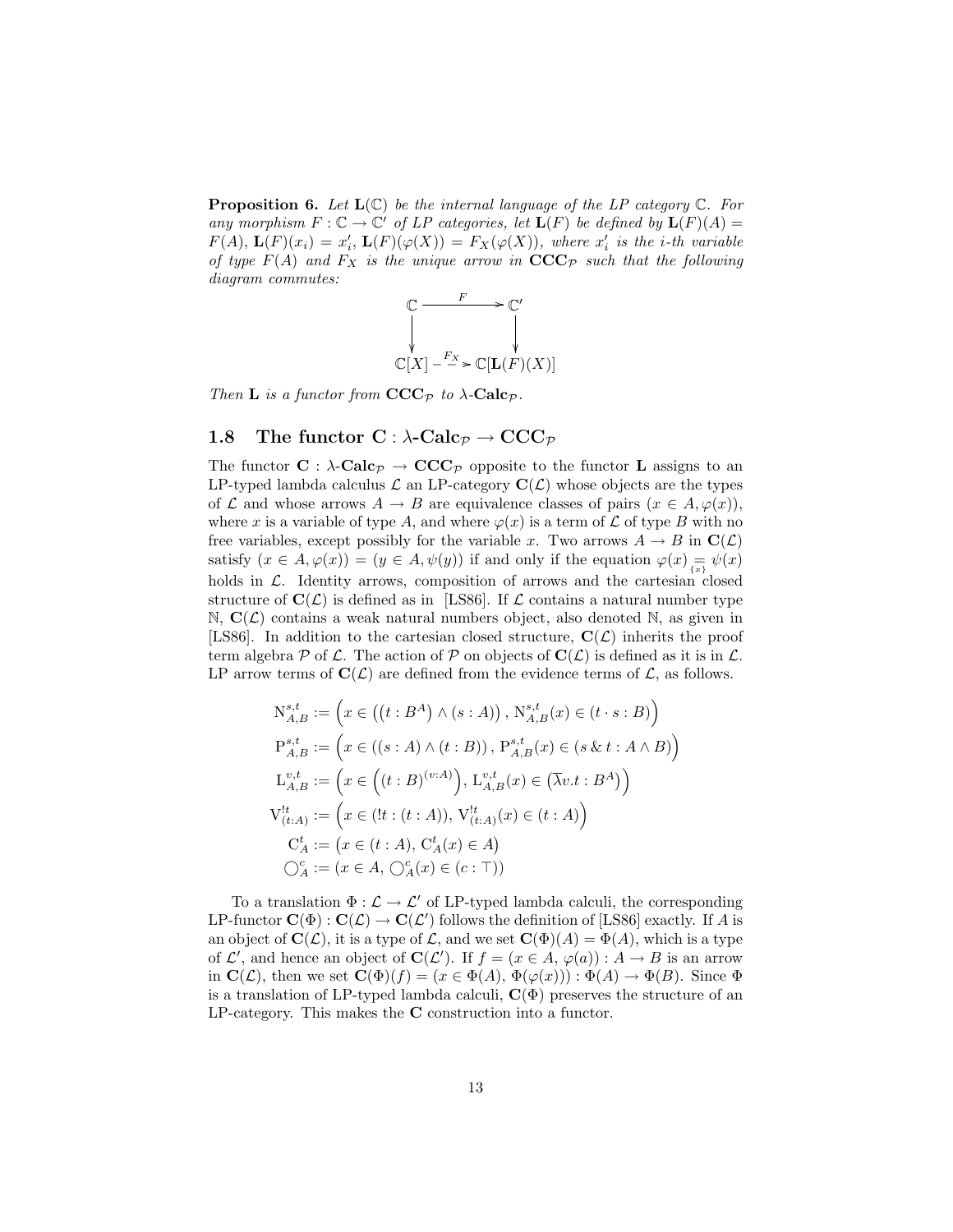# 2 Results

An analog of the LP internalization theorem holds in an LP deductive calculus.

**Proposition 7** (Internalization). If  $\varphi \mid A_1 \wedge \cdots \wedge A_n \vdash B$  holds in an LP deductive calculus  $D$ , then there is a proof  $\varphi'$ , proof variables  $x_1, \ldots, x_n$  and a proof polynomial  $t(x_1, \ldots, x_n)$  depending on  $\varphi$  and  $x_1, \ldots, x_n$  such that

$$
\varphi' \mid (x_1 : A_1) \wedge \cdots \wedge (x_n : A_n) \vdash (t (x_1, \ldots, x_n) : B)
$$

holds in D.

**Theorem 8.** The functors  $\mathbf{L} : \mathbf{CCC}_{\mathcal{P}} \to \lambda$ -Calc<sub>p</sub> and  $\mathbf{C} : \lambda$ -Calc<sub>p</sub>  $\to \mathbf{CCC}_{\mathcal{P}}$ define an equivalence of categories.

# 3 Proofs

## 3.1 Proof of internalization

*Proof of Proposition 7.* If  $\varphi$  is an axiom, there are several cases. If  $\varphi = 1_A$  for some object A, take

$$
\varphi' = 1_{(x:A)} | (x:A) \vdash (x:A).
$$

The cases of  $\varphi = \pi_{A,B}^i$  for  $i = 1, 2$  are handled similarly. If  $\varphi = \bigcirc_A \mid A \vdash \top$ , take

$$
\varphi' = \bigcirc_{(x:A)}^c \mid (x:A) \vdash (c:\top)
$$

for some proof constant  $c$  and for some proof variable  $x$ .

If  $\varphi = \varepsilon_{A,B} \mid (B \to A) \wedge B \vdash A$ , take

$$
\varphi' = \mathcal{N}_{B,A}^{x,y} \mid (y:(B \to A)) \land (x:B) \vdash (y \cdot x : A)
$$

for proof variables  $x$  and  $y$ .

If  $\varphi = V_A^t \mid (t : A) \vdash A$ , take

$$
\varphi' = \mathcal{V}_{(t:A)}^x \mid (x : (t : A)) \vdash (t : A),
$$

where  $x$  is a proof variable not occurring in the proof term  $t$ .

If  $\varphi = \bigcirc_A^c \mid A \vdash (c : \top)$ , take

$$
\varphi' = \mathrm{C}^c_A \circ \mathrm{O}^c_A \circ \mathrm{V}^x_A \mid (x : A) \vdash (!c : (c : \top)).
$$

If  $\varphi$  is an evidence arrow term of the form  $\varphi \mid A_1 \wedge \cdots \wedge A_n \vdash (t : B)$ , then proceed as follows. Repeated applications (in the correct order) of the following derived rule

$$
\frac{\mathbf{V}_{A_i}^{x_i} \mid (x_i : A_i) \vdash A_i \qquad \mathbf{V}_{A_j}^{x_j} \mid (x_j : A_j) \vdash A_j}{\langle \mathbf{V}_{A_i}^{x_i} \pi_{(x_i : A_i), (x_j : A_j)}^1, \mathbf{V}_{A_j}^{x_j} \pi_{(x_i : A_i), (x_j : A_j)}^2 \rangle \mid (x_i : A_i) \land (x_j : A_j) \vdash A_i \land A_j}
$$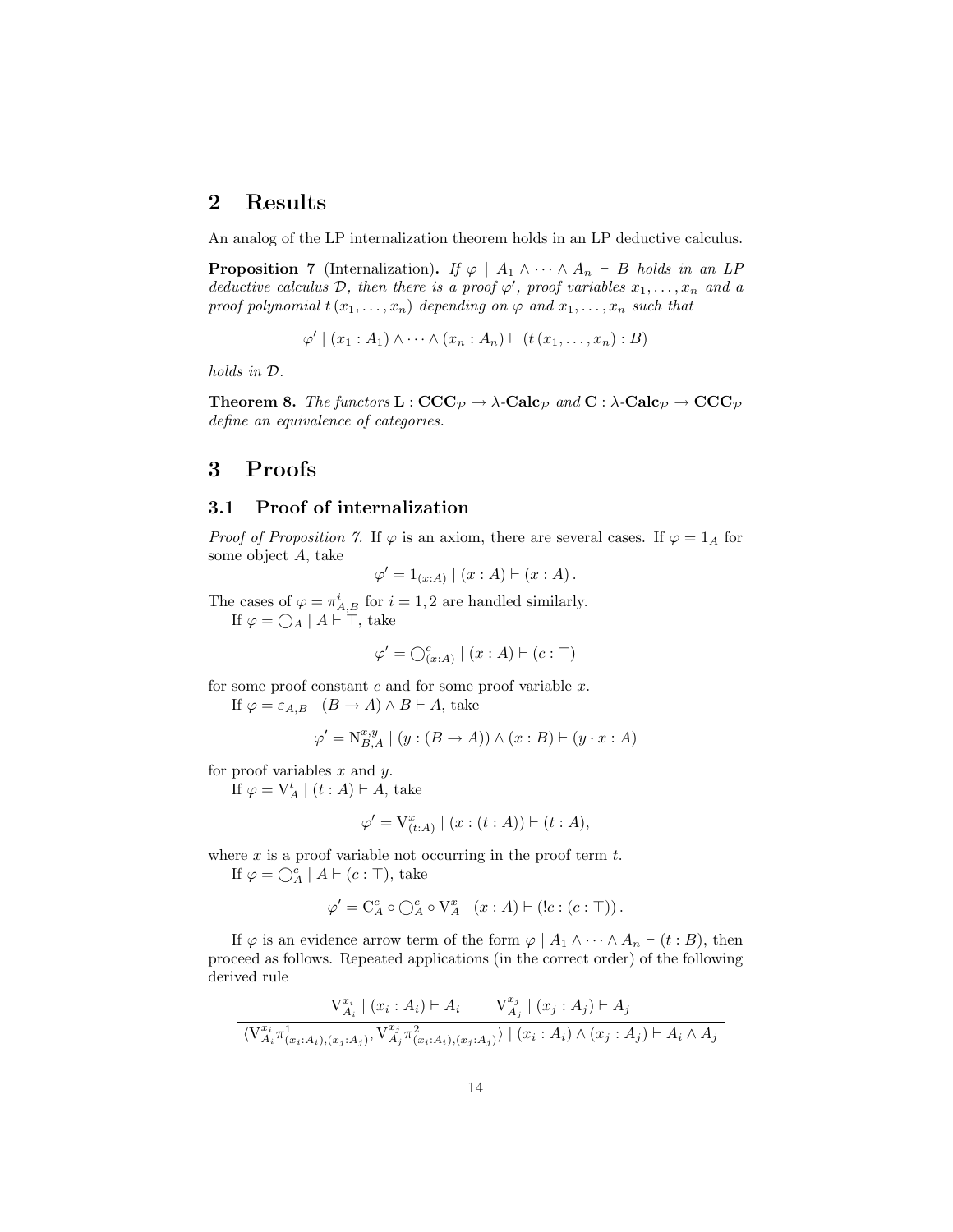yields an arrow term  $f | (x_1 : A_1) \wedge \cdots \wedge (x_n : A_n) \vdash A_1 \wedge \cdots \wedge A_n$  (additional parentheses in the correct order are not shown).

Take

$$
\varphi' = C_B^t \circ \varphi \circ f \mid (x_1 : A_1) \wedge \cdots \wedge (x_n : A_n) \vdash (!t : (t : B)).
$$

For the cases where  $\varphi$  is obtained from other arrow terms by one of the operations on arrow terms, we will assume that in  $\varphi \mid A_1 \wedge \cdots \wedge A_n \vdash B$  that  $n = 1$  as the general case is similar.

If  $\varphi$  has the form  $\langle f', g' \rangle \mid Z \vdash X \wedge Y$ , then by induction there exist proofs  $f$  and  $g$  as in the proof tree below, the last line of which has the required form.

$$
\frac{f \mid (x:Z) \vdash (s(x):X) \qquad g \mid (x:Z) \vdash (t(x):Y)}{\langle f,g \rangle \mid (x:Z) \vdash (s(x):X) \land (t(x):Y) \qquad P_{X,Y}^{s(x),t(x)}
$$

$$
P_{X,Y}^{s(x),t(x)} \circ \langle f,g \rangle \mid Z \vdash (s(x) \& t(x): (X \land Y))
$$

where

$$
\mathbf{P}_{X,Y}^{s(x),t(x)} \mid (s(x): X) \wedge (t(x): Y) \vdash ((s(x) \& t(x)): (X \wedge Y))
$$

If  $\varphi = g^* | X \vdash Y \to Z$  for some proof g, by induction there exists a proof f and a proof terml  $t$  as in the proof tree below, the last line of which has the required form.

$$
\frac{f \mid (x:X) \land (y:Y) \vdash (t(x,y):Z)}{f^* \mid (x:X) \vdash (y:Y) \rightarrow (t(x,y):Z)} \quad L_{Y,Z}^{y,t(x,y)}\nL_{Y,Z}^{y,t(x,y)} \circ f^* \mid (x:X) \vdash (\overline{\lambda}y.t(x,y):(Y \rightarrow Z))
$$

where

$$
\mathcal{L}_{Y,Z}^{y,t(x,y)} \mid (y:Y) \rightarrow (t(x,y):Z) \vdash \left(\overline{\lambda} y.t(x,y): (Y \rightarrow Z)\right)
$$

If  $\varphi = g' f'$  for proofs  $f' | X \vdash Y$  and  $g' | Y \vdash Z$ , then by induction there exist proofs  $f \mid (x : X) \vdash (s(x) : Y)$  and  $g \mid (y : Y) \vdash (t(y) : Z)$ . Adjoin the assumption  $\zeta | \top \vdash (x : X)$  to  $\mathcal{D}$ ; we reason in  $\mathcal{D}(\zeta)$  and eliminate  $\zeta$ , shown in square brackets, using the deduction theorem.

$$
\frac{g|(y:Y) \vdash (t(y):Z)}{\frac{\Gamma g \vdash (\top \vdash (y:Y) \rightarrow (t(y):Z)}{\bot_{Y,Z}^{y,t(y)} \circ \Gamma g \vdash (\top \vdash (\overline{\lambda}y.t(y):(Y \rightarrow Z))} \qquad \frac{[\zeta]}{f \circ \zeta | \top \vdash (s(x):Y)}{\frac{\langle L_{Y,Z}^{y,t(y)} \circ \Gamma g \vdash (\overline{\lambda}y.t(y):(Y \rightarrow Z)) \land (s(x):Y)}{\Gamma_{Z,Y}^{s(x),\overline{\lambda}y.t(y)} \circ \langle L_{Y,Z}^{y,t(y)} \circ \Gamma g \vdash (\overline{\lambda}y.t(y):(Y \rightarrow Z)) \land (s(x):Z)}}
$$
\n
$$
\frac{\kappa_{\zeta \in (x:X)} \left( \frac{\Gamma g(x),\overline{\lambda}y.t(y)}{\Gamma_{Z,Y}^{s(x),\overline{\lambda}y.t(y)} \langle L_{Y,Z}^{y,t(y)} \vdash g \urcorner, f \zeta \rangle \right) | (x:X) \land \top \vdash (\overline{\lambda}y.t(y):s(x):Z)}{\Gamma_{Z,Y}^{s(x),\overline{\lambda}y.t(y)} \langle L_{Y,Z}^{y,t(y)} \vdash g \urcorner, f \zeta \rangle \right) | (x:X) \land \top \vdash (\overline{\lambda}y.t(y):s(x):Z)}
$$
\n
$$
\frac{\Gamma g \vdash (\overline{\lambda}y.t(y):s(y):s(y):z)}{\Gamma_{Z}^{s(x),\overline{\lambda}y.t(y)} \circ \langle L_{Y,Z}^{y,t(y)} \vdash (x:X) \land \top \vdash (\overline{\lambda}y.t(y):s(x):Z)} \square
$$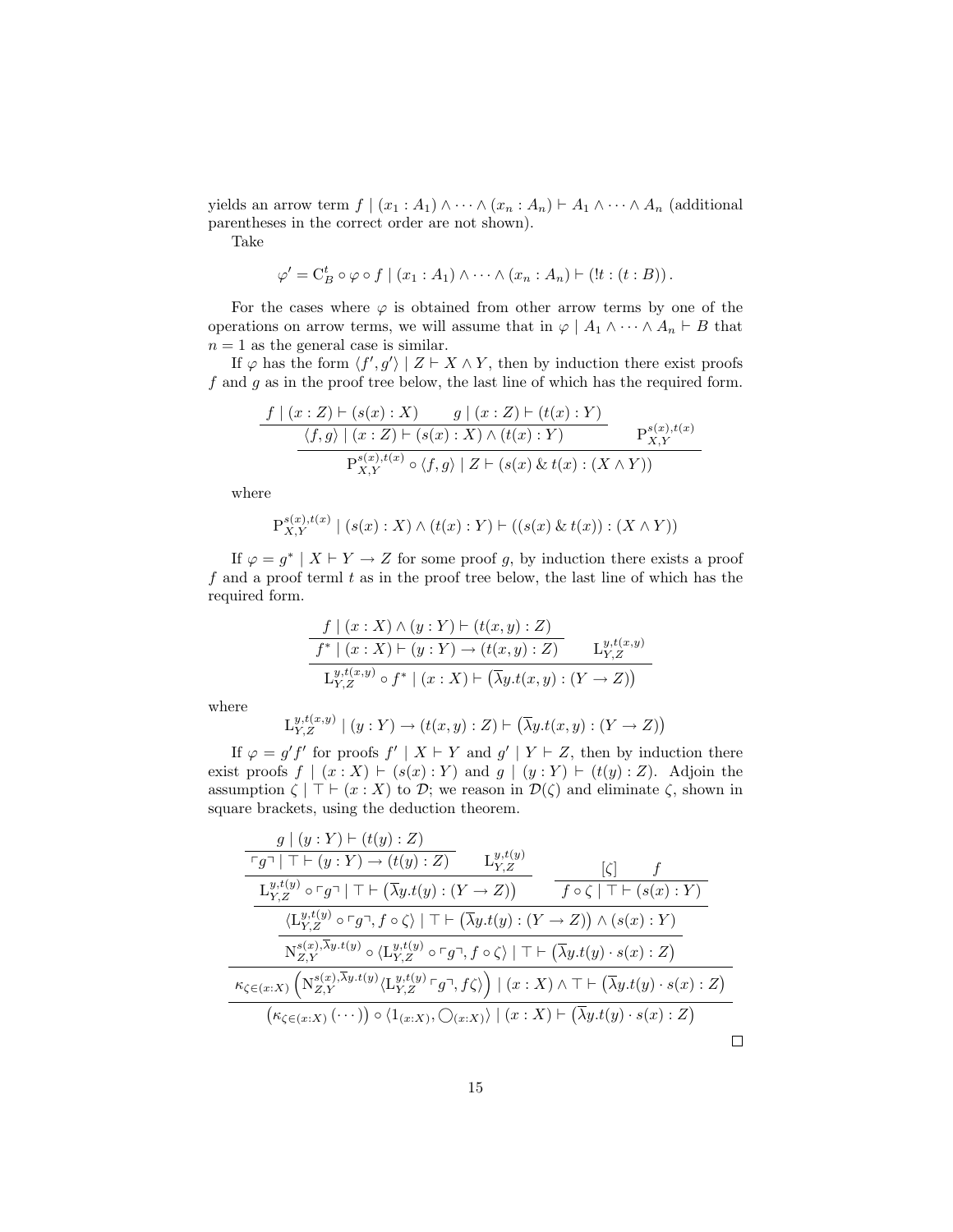### 3.2 Proof of the equivalence  $L:CCC_{\mathcal{P}} \leftrightarrow \lambda\text{-}\mathrm{Calc}_{\mathcal{P}}: C$

Proof of Theorem 8. This follows [LS86] exactly. We define two natural isomorphisms of functors

$$
\varepsilon : \mathbf{CL} \to 1_{\mathbf{CCC}_{\mathcal{P}}} \text{ and } \eta : 1_{\lambda \text{-}\mathbf{Calc}_{\mathcal{P}}} \to \mathbf{LC}.
$$

The component  $\eta_{\mathcal{L}} : \mathcal{L} \to \mathbf{LC}(\mathcal{L})$  of  $\eta$  at the LP-typed lambda calculus  $\mathcal{L}$  is the translation given as follows. For a type  $A \in \mathcal{L}$ , we set  $\eta_{\mathcal{L}}(A) := A$ . For a term  $\varphi(x_1,\ldots,x_n)$  of type B, we set

$$
\eta_{\mathcal{L}}(\varphi(x_1,\ldots,x_n)) := (z \in 1, \varphi(x_1,\ldots,x_n)) : 1 \to B
$$

in  $\mathbf{C}(\mathcal{L}(x_1,\ldots,x_n))$ . The construction  $\mathcal{L}(x_1,\ldots,x_n)$  requires some explanation: this is the LP-typed lambda calculus with parameters  $x_1, \ldots, x_n$  adjoined. This LP-typed lambda calculus has the same types, terms and term forming operations as  $\mathcal{L}$ , but  $x_1, \ldots, x_n$  are are treated as if they were no longer variables. Closed terms of  $\mathcal{L}(x_1, \ldots, x_n)$  are terms of  $\mathcal L$  in which there are no free variables other than  $x_1, \ldots, x_n$ . Equality  $\equiv \inf_{x \in \mathbb{R}} \mathcal{L}(x_1, \ldots, x_n)$ means  $\underset{X\cup Y}{=}$  in  $\mathcal{L}$ , where  $Y := \{x_1, \ldots, x_n\}$  and  $X \cap Y = \emptyset$ . This construction is the analog the polynomial LP (cartesian closed) category  $\mathbb{A}[x_1, \ldots, x_n]$ ; the universal property of the polynomial LP category yields the isomorphism  $\mathbf{C}(\mathcal{L})[x_1,\ldots,x_n] \simeq \mathbf{C}(\mathcal{L}(x_1,\ldots,x_n))$  [LS86, Theorem 11.2].

The arrow  $(z \in 1, \varphi(x_1, \ldots, x_n)) : 1 \to B$  in  $\mathbb{C}(\mathcal{L}(x_1, \ldots, x_n))$  comes from the closed term  $\varphi(x_1,\ldots,x_n)$  in  $\mathcal{L}(x_1,\ldots,x_n)$ ; the variable  $z \in 1$  is taken to be different from  $x_1, \ldots, x_n$ . An arrow of the form  $1 \to B$  in  $\mathbf{C}(\mathcal{L}(x_1, \ldots, x_n))$ is by definition a term of type B in  $LC(\mathcal{L}(x_1, \ldots, x_n))$ . Under the isomorphism

$$
\mathbf{LC}(\mathcal{L}(x_1,\ldots,x_n)) \simeq \mathbf{L}(\mathbf{C}(\mathcal{L})[x_1,\ldots,x_n])
$$

it is a term  $\varphi(x_1,\ldots,x_n)$  of type B in the internal language  $LC(\mathcal{L})$ , which is by definition a polynomial  $(z \in 1, \varphi(x_1, \ldots, x_n)) : 1 \to B$  in  $\mathbf{C}(\mathcal{L})[x_1, \ldots, x_n]$ .

The inverse map is given on terms by  $\eta_{\mathcal{L}}^{-1}((z \in 1, \varphi(z))) := \varphi(*)$ .

Let  $\Phi : \mathcal{L} \to \mathcal{L}'$  be a translation. The following diagram commutes.



The component  $\varepsilon_{\mathbb{A}} : \mathbf{CL}(\mathbb{A}) \to \mathbb{A}$  of  $\varepsilon$  at the LP category  $\mathbb{A}$  is an LP functor, defined as follows. For an object A of  $CL(A)$ , which is a type of  $L(A)$  and hence an object of A, we set  $\varepsilon_{\mathbb{A}}(A) = A$ .

An arrow in  $CL(A)$  has the form  $f = (x \in B, x \in \varphi(x)) : B \to C$ , where  $\varphi(x)$  has type C in  $\mathbf{L}(\mathbb{A})$ , and where  $\varphi(x)$  has at most the variable x of type B free. By definition, the term  $\varphi(x)$  in  $\mathbf{L}(\mathbb{A})$  is a polynomial  $\varphi(x) \mid 1 \vdash C$  in the indeterminate  $x \mid \top \vdash B$ ; i.e., t is an arrow in the polynomial category A[x]. By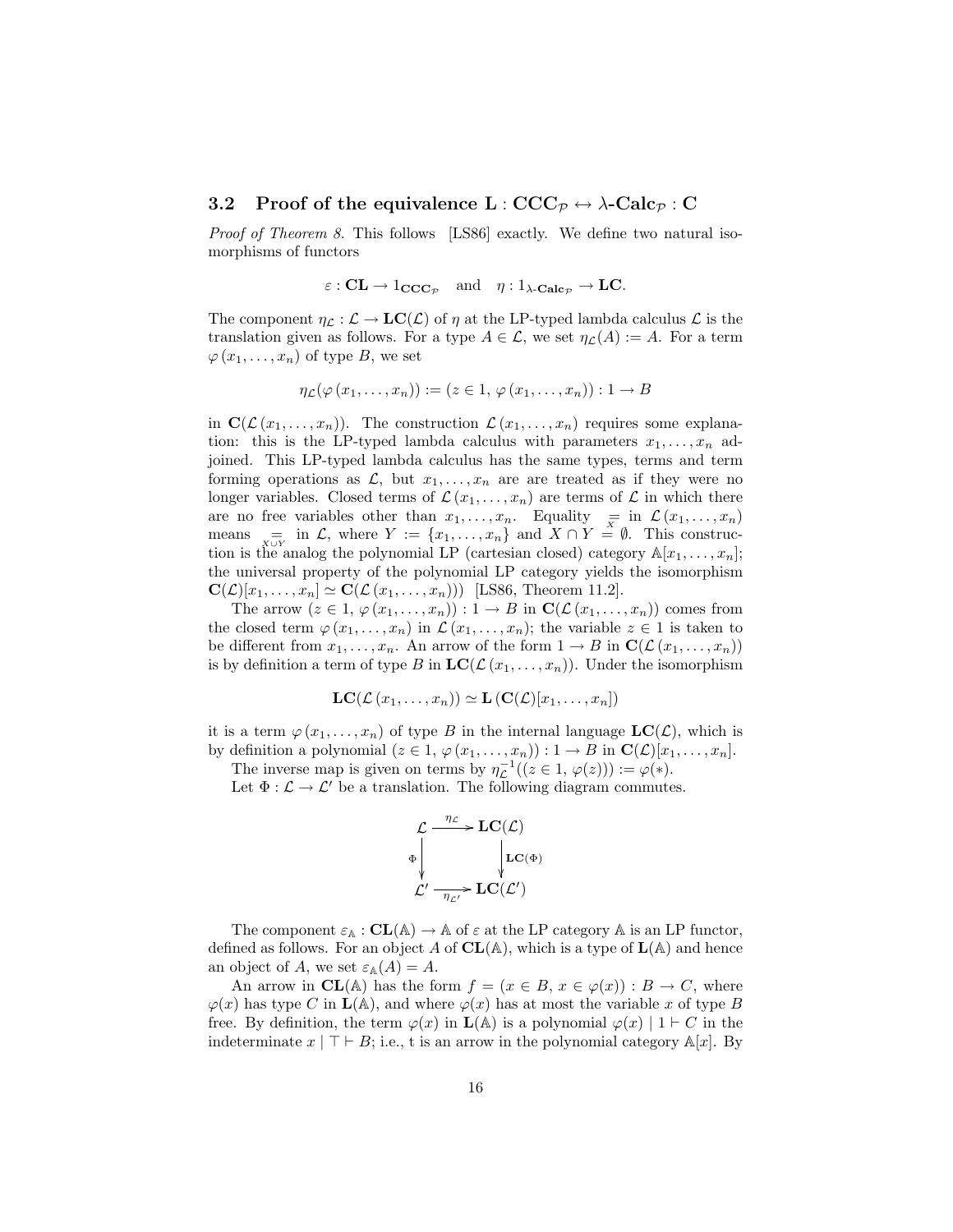functional completeness (Corollary 5, (i)), there is a unique arrow  $g : B \to C$  in A such that the equation  $gx = \varphi(x)$  holds in  $\mathbb{A}[x]$ . Set  $\varepsilon_{\mathbb{A}}(f) := g$ .

Let  $F : \mathbb{A} \to \mathbb{A}$  be an LP-functor. The following diagram commutes.



Functional completeness implies that  $\varepsilon_{\mathbb{A}}$  induces an isomorphism

$$
CL(\mathbb{A})(B, C) = CL(\mathbb{A})(CL(B), CL(B)) \simeq \mathbb{A}(B, C).
$$

Hence  $\varepsilon$  is a natural isomorphism.

 $\Box$ 

## 3.3 Proof of the corollary to functional completeness

Proof of Corollary 5 (i). Functional completeness implies that given

$$
\varphi(x) \mid \top \vdash C,
$$

there is a unique  $f | A \wedge \top \vdash C$  in  $\mathbb C$  with  $f\langle x \bigcirc \top, 1_\top \rangle = \varphi(x)$ . Define

$$
g = f \langle 1_A, \bigcirc_A \rangle \mid A \vdash C.
$$

For existence, calculate:

$$
gx = f\langle x, \bigcirc_A x \rangle = f\langle x \bigcirc \tau, \bigcirc \tau \rangle = f\langle x \bigcirc \tau, 1\tau \rangle = \varphi(x).
$$

For uniqueness, suppose that  $h \mid A \vdash C$  satisifies  $hx = \varphi(x)$ . Then  $h\pi^1_{A,\top}$  $A \wedge \top \vdash C$  would satisfy

$$
h\pi^1_{A,\top}\langle x\bigcirc_{\top},1_\top\rangle = hx\bigcirc_{\top} = hx = \varphi(x).
$$

Uniqueness implies that  $h\pi^1_{A,\top} = f$ . But then

$$
g = f \langle 1_A, \bigcirc_{A} \rangle = h \pi_{A, \top}^1 \langle 1_A, \bigcirc_{A} \rangle = h 1_A = h.
$$

 $\Box$ 

*Proof of Corollary 5 (ii).* Define  $h := \lceil g \rceil \rceil + A \to C$ . Then

$$
\varepsilon_{C,A}\langle h,x\rangle = h_\bullet x = \ulcorner g\urcorner_\bullet x = gx = \varphi(x).
$$

 $\Box$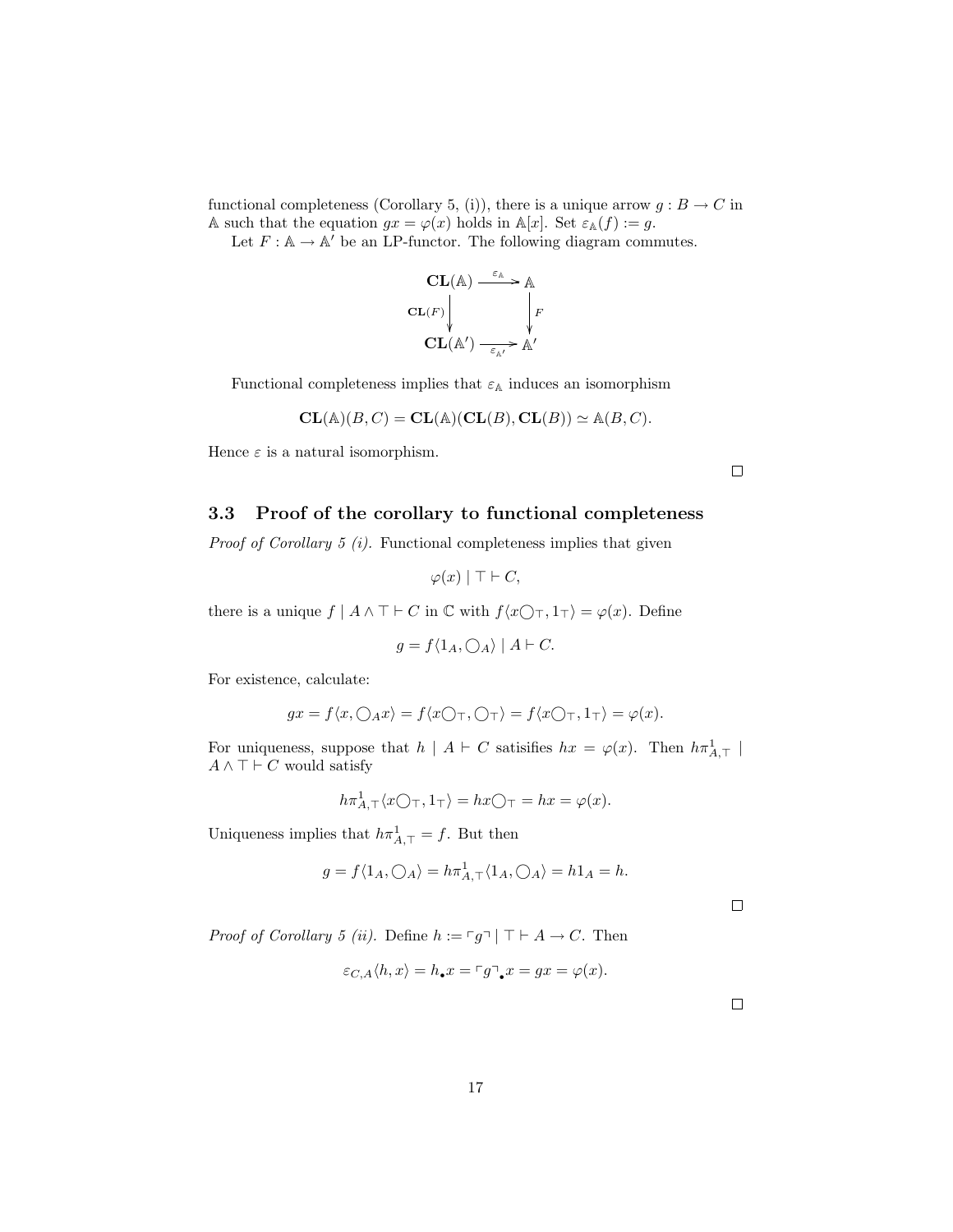## 3.4 Proof of the deduction theorem

This proof is identical to that of Lambek and Scott, except for the inclusion of proof trees. It is included for the convenience of the reader.

The arrow  $f \mid A \land B \vdash C$  will be defined inductively. We will write  $f =$  $\kappa_{x\in A}\phi(x)$  to suggest an abstraction operation from  $\mathcal{D}(x)$  to  $\mathcal{D}$ , in which the "variable x of type  $A$ " in  $\phi(x)$  becomes "bound."

*Proof of Theorem 1.* Case (i):  $\varphi(x) = k | B \vdash C$  in  $D$ . Set  $\kappa_{x \in k} = k \pi_{A,B}^2$ . This case subsumes the axiom arrow terms.

Case (ii):  $\varphi(x) = x \mid \top \vdash A$ . Set  $\kappa_{x \in A} x = \pi^1_{A,\top} \mid A \wedge \top \vdash A$ . (The point is that this is an arrow of  $\mathcal{D}$ .)

The remaining cases concern arrows arising from operations.

Case (iii):  $\varphi(x) = \langle f(x), g(x) \rangle | B \vdash C \land D$ , where  $f(x) | B \vdash C$ ,  $g(x) | B \vdash$ D. Set  $\kappa_{x\in A}\langle f(x), g(x)\rangle = \langle \kappa_{x\in A}f(x), \kappa_{x\in A}g(x)\rangle.$ 

Case (iv):  $\varphi(x) = g(x)f(x)$ , where  $f(x) | B \vdash D$  and  $g(x) | D \vdash C$ . Set

$$
\kappa_{x\in A}\left(g(x)f(x)\right)=\kappa_{x\in A}g(x)\langle\pi_{A,B}^{1},\kappa_{x\in A}f(x)\rangle
$$

Here the composition on the left is in  $\mathcal{D}(x)$ , whereas the composition on the right is in  $D$ . Illustration: the proof

$$
\frac{f(x) | B \vdash D \qquad g(x) | D \vdash C}{g(x)f(x) | B \vdash C}
$$

in  $\mathcal{D}(x)$  transforms to the following proof in  $\mathcal{D}$ .

$$
\frac{\pi_{A,B}^1 \mid A \wedge B \vdash A \qquad \kappa_{x \in A} f(x) \mid A \wedge B \vdash D}{\langle \pi_{A,B}^1, \kappa_{x \in A} f(x) \rangle \mid A \wedge B \vdash A \wedge D} \qquad \kappa_{x \in A} g(x) \mid A \wedge D \vdash C
$$
  

$$
\kappa_{x \in A} g(x) \langle \pi_{A,B}^1, \kappa_{x \in A} f(x) \rangle \mid A \wedge B \vdash C
$$

Case (v):  $\varphi(x) = f(x)^* | B \vdash D \rightarrow E$  (here the codomain C of  $\varphi(x)$  is  $D \to E$ ). Set  $\kappa_{x \in A}(f(x)^{*}) = (\kappa_{x \in A}f(x)\alpha_{A,B,D})^{*}$ , where

$$
\alpha_{A,B,D} = \langle \pi_{A,B}^1 \pi_{A \wedge B,D}^1, \langle \pi_{A,B}^2 \pi_{A \wedge B,D}^1, \pi_{A \wedge B,D}^2 \rangle \rangle \mid (A \wedge B) \wedge D \vdash A \wedge (B \wedge D).
$$

We illustrate how the proof in  $\mathcal{D}(x)$  transforms to one in  $\mathcal{D}$ . In  $\mathcal{D}(x)$ ,  $\varphi(x)$  was obtained from an arrow  $f(x) | B \wedge D \vdash E$  by curry.

$$
\frac{f(x) | B \land D \vdash E}{f(x)^* | B \vdash D \to E}
$$

This becomes a proof in  $\mathcal D$  as follows.

$$
\frac{\alpha_{A,B,D} \mid (A \land B) \land D \vdash A \land (B \land D) \qquad \kappa_{x \in A} f(x) \mid A \land (B \land D) \vdash E}{\kappa_{x \in A} \left( f(x) \right) \alpha_{A,B,D} \mid (A \land B) \land D \vdash E}{\left( \kappa_{x \in A} \left( f(x) \right) \alpha_{A,B,D} \right)^* \mid A \land B \vdash D \to E}
$$

 $\Box$